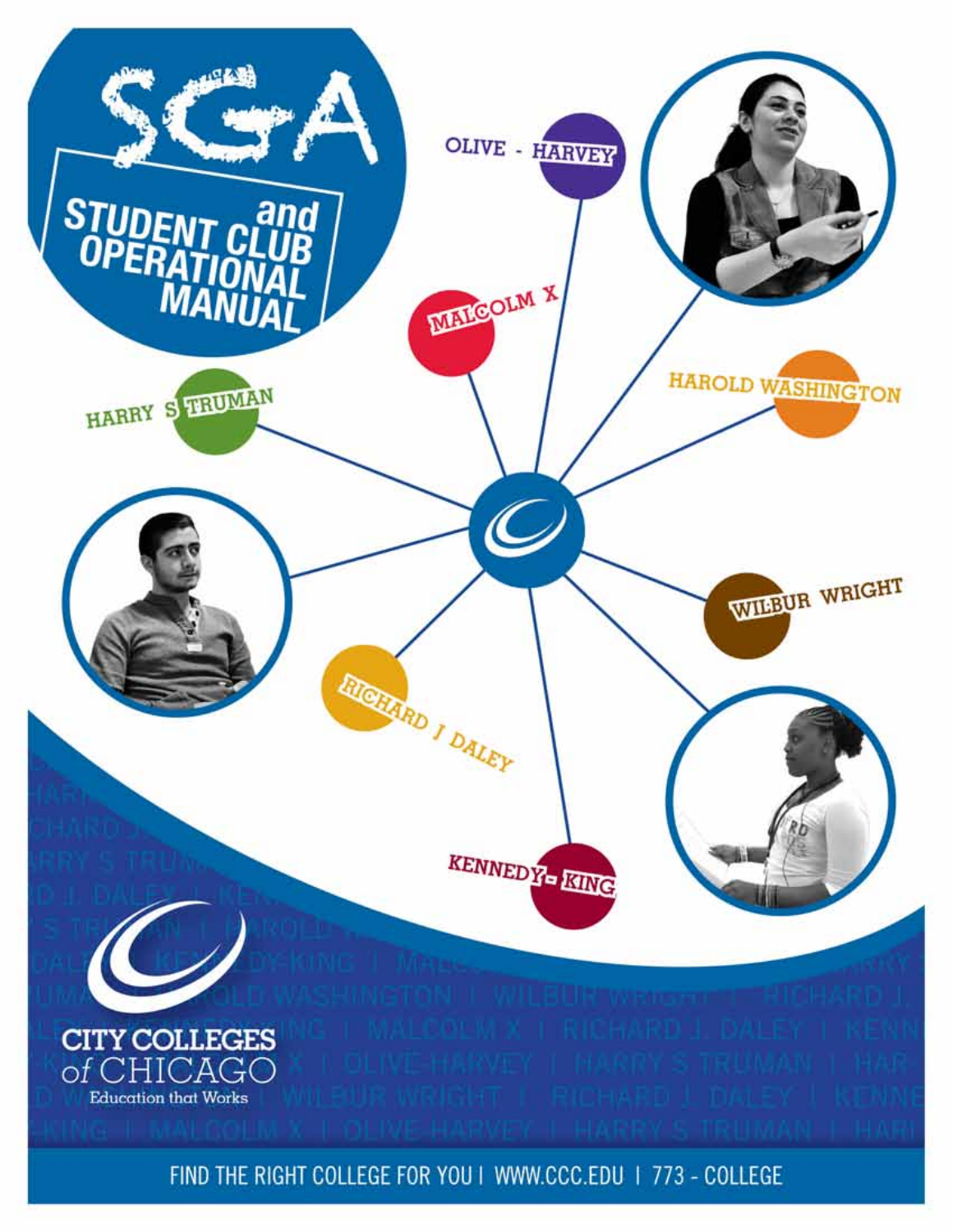# **CONTENTS**

| Introduction                                                    |  |
|-----------------------------------------------------------------|--|
|                                                                 |  |
|                                                                 |  |
|                                                                 |  |
|                                                                 |  |
|                                                                 |  |
|                                                                 |  |
|                                                                 |  |
|                                                                 |  |
|                                                                 |  |
|                                                                 |  |
|                                                                 |  |
| Renewal Requirements for Existing Student Clubs  9              |  |
|                                                                 |  |
|                                                                 |  |
| How to have a Successful Club and Improve its Effectiveness  10 |  |
|                                                                 |  |
|                                                                 |  |
|                                                                 |  |
|                                                                 |  |
|                                                                 |  |
|                                                                 |  |
| General Guidelines Regarding Parliamentary Procedure:  14       |  |
|                                                                 |  |
|                                                                 |  |
|                                                                 |  |
|                                                                 |  |
| Reserving Campus Facilities for Events/Activities  17           |  |
|                                                                 |  |
|                                                                 |  |
|                                                                 |  |
|                                                                 |  |
|                                                                 |  |
|                                                                 |  |
|                                                                 |  |
|                                                                 |  |
|                                                                 |  |
|                                                                 |  |
|                                                                 |  |
|                                                                 |  |
|                                                                 |  |
|                                                                 |  |
|                                                                 |  |
|                                                                 |  |
|                                                                 |  |
|                                                                 |  |
|                                                                 |  |
|                                                                 |  |
|                                                                 |  |
|                                                                 |  |
|                                                                 |  |
|                                                                 |  |
|                                                                 |  |
| ExpenseTaken care of                                            |  |
|                                                                 |  |
|                                                                 |  |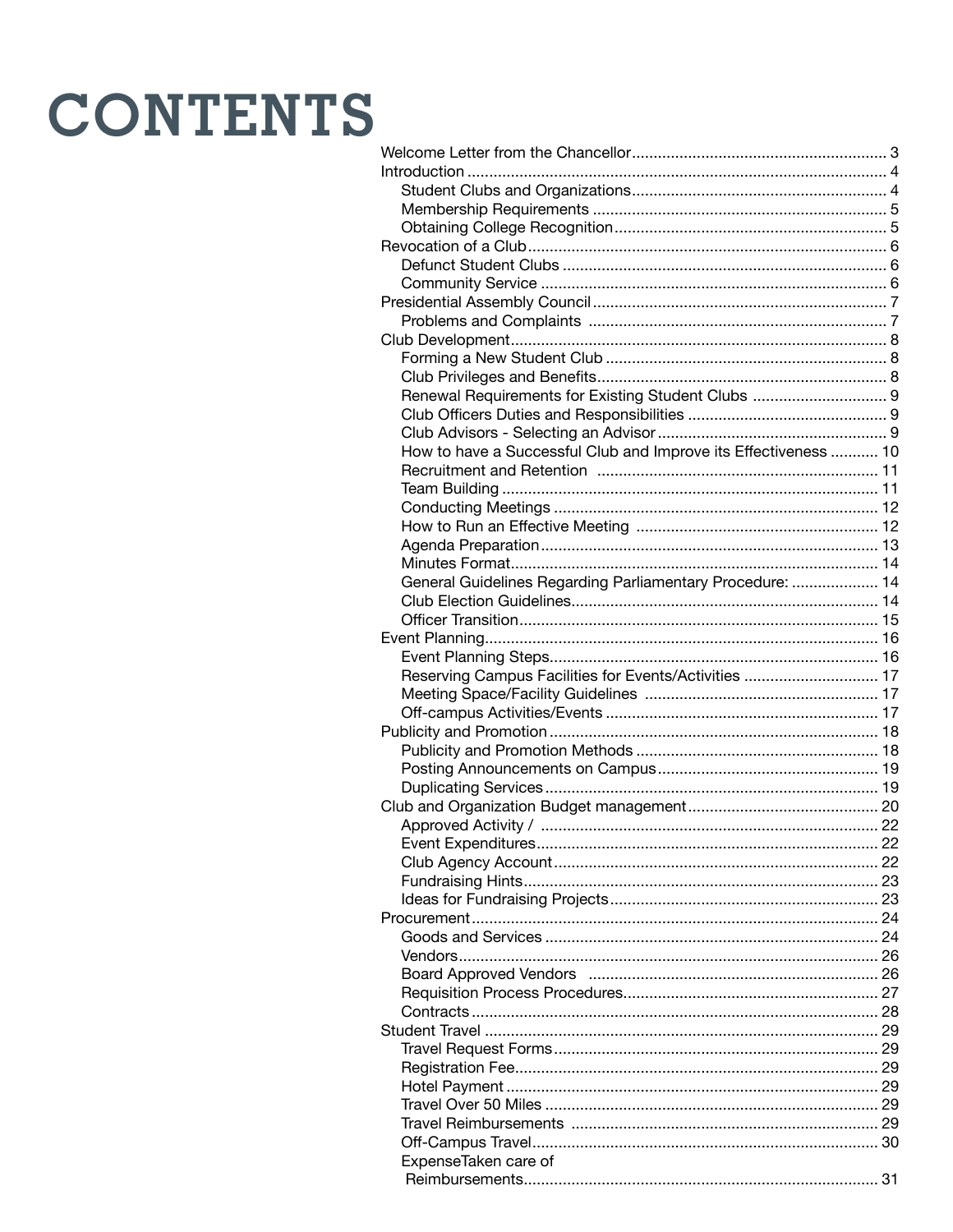# **Welcome Letter From The Chancellor**

# Dear Student Leader

We are pleased to release this updated Student Government and Club manual to help you master City Colleges of Chicago's policies and procedures. This guide will allow you to build the skills – from budget management to event planning – that will round out your academic experience and enable you to contribute to a dynamic student life at your college.

As a student leader, the programs, clubs and events that you create reflect the great diversity of our student body and provide an important avenue to share ideas among students, staff and faculty. Most importantly, a robust student life is key to ensuring students remain engaged in their academic pursuits and on the path to success – whether that be further college or a career.

You have a unique chance to lead and exhibit the very best City Colleges of Chicago has to offer. We hope the information you find here enables you to make the most of your opportunity, and we look forward to seeing you demonstrate the highest values, personal integrity and respect in your work with faculty, staff, and fellow students.

This manual is just one example among many of City Colleges' investments in your success. From new wellness centers to a new advising model, from revamped registration to more transfer agreements and business partnerships, through Reinvention, we have committed to providing you and your peers the resources you need to succeed.

Thank you in advance for your leadership and for helping us to transform City Colleges of Chicago into a best-in-class community college system that ensures all students can reach their goals.

Best wishes for a successful semester.

Sincerely,

Cheryl L. Hyman **Chancellor**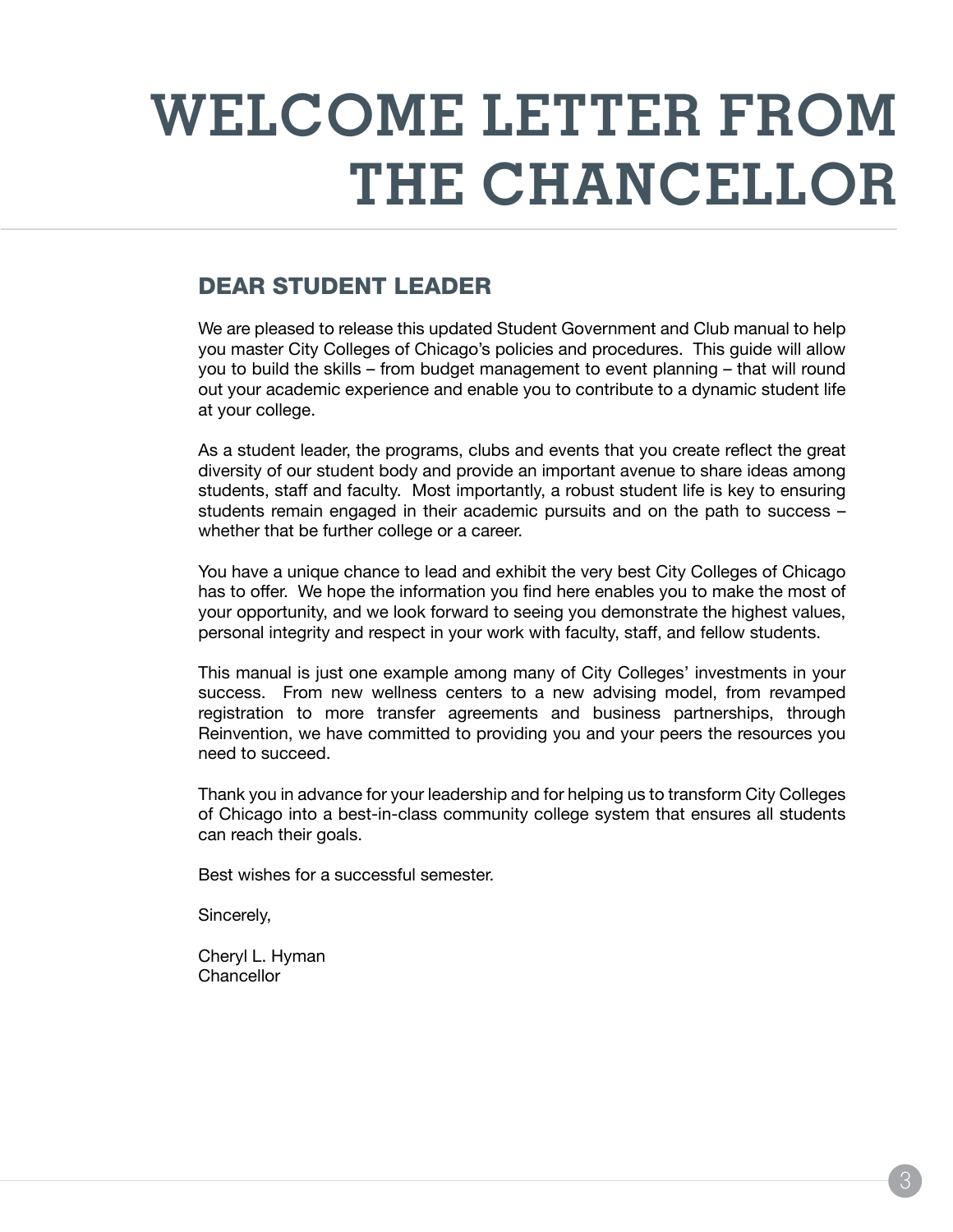# **Introduction**

The purpose of this Operational Manual is to provide a "hands on, how to" manual to assist student leaders – including Student Government Association (SGA) leaders as well as leaders of student clubs and activities – in planning and maximizing operational effectiveness. The Operational Manual provides essential information regarding:

- Student Clubs and Organizations
- Club Development
- Conducting Meetings
- Publicity and Promotion
- Budget Management
- Procurement
- Travel

The SGA and student clubs and activities play a vitally important and essential role in the life of students and CCC as an institution. The SGA and student clubs and activities foster student engagement, provide a key mechanism for communication between students and CCC administration, promote leadership development, and support the social, intellectual, recreational, and professional interests of students. This Operational Manual has been created to assist student leaders and their advisors improve their effectiveness and, ultimately, to drive higher levels of student engagement and success.

## *NOTE:*

- 1. **This Operational Manual should be used as a guide to assist SGA leaders, club officers, and advisors in the management and operation of officially recognized clubs and organizations. The Operational Manual DOES NOT supersede the CCC Board Rules, SGA guidelines and/ or individual campus processes.**
- 2. All SGA forms, worksheets, templates, and applications (e.g., the Community Service Project Report form) are available in the SGA office and the Office of Student Services.

The City Colleges of Chicago Student Government Association is responsible for recommendations of chartering and allocation to Student Clubs and Organizations.

# Student Clubs and Organizations

Student Organizations are a part of a greater governing body involving credit students. Student Clubs operate internally and provide an opportunity to socialize and learn new leadership skills with peers and advisors. Student Clubs and Organizations are an important part of The City Colleges of Chicago (CCC). The College permits and provides for the recognition and chartering of Student Clubs and Organizations to promote the development of the social, intellectual, recreational, and professional interests of students. These Student Clubs and Organizations are subject to the policies and regulations of the College. Membership in all Student Clubs and Organizations is open to all students currently enrolled at The City Colleges of Chicago. Only students enrolled in college credit classes have a right to vote on organizational issues. The Dean of Student Services (or designee) is empowered to make exceptions to the above rule when the nature of the group is such as to recommend it (for example, the approval for the chartering of all-male and/or all-female groups).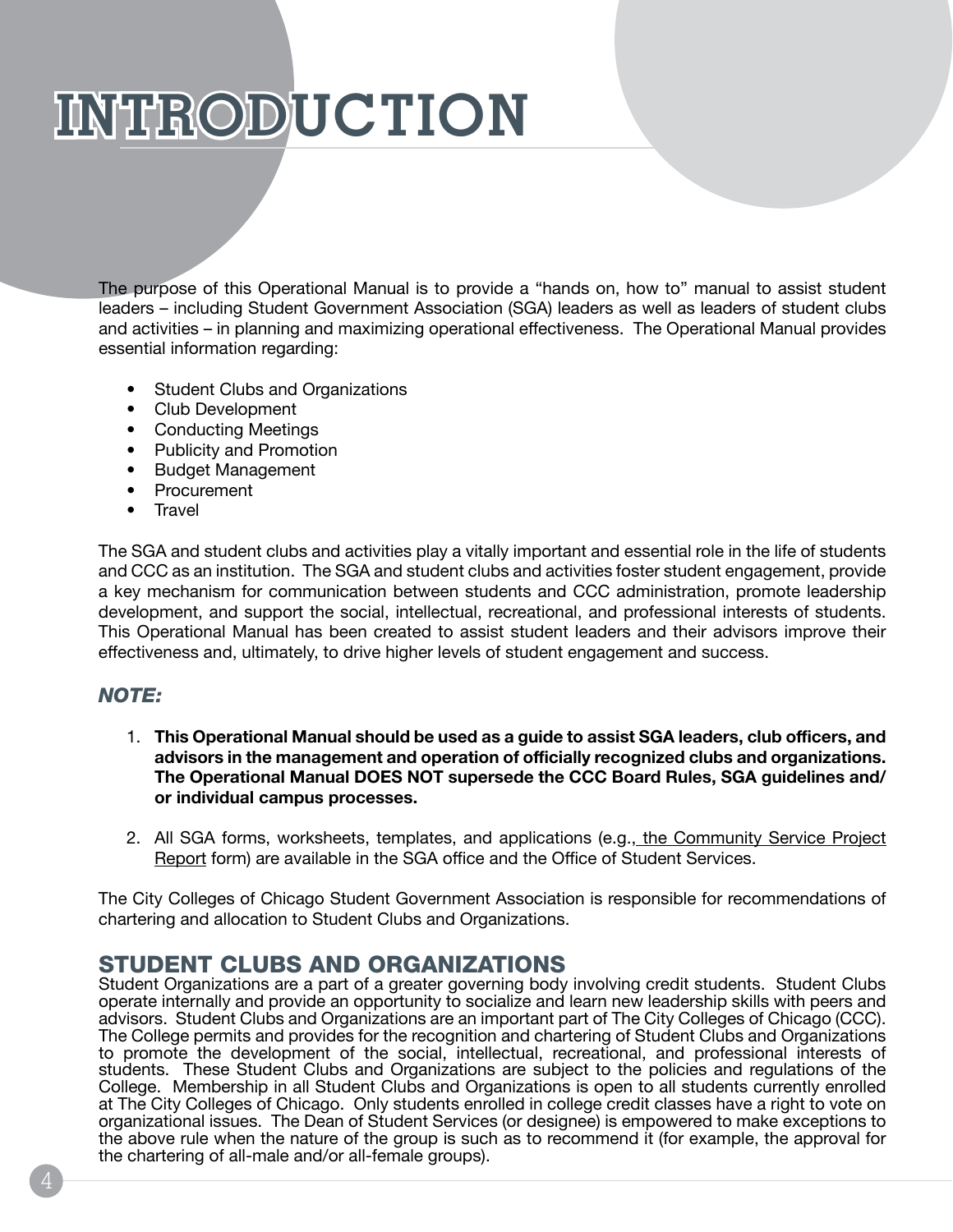## Membership Requirements

The officer(s) of a Student Club/Organization must be currently enrolled for six (6) credit hours at The City Colleges of Chicago, **maintain a grade point average of at least 2.3 for Officers and a grade point average of 2.0 for members.** Officers must not be on probation, or concurrently enrolled in a local high school, or non-credit College programs (for example, Adult and Continuing Education), and must meet other criteria established by the Constitution of the Organization. Officers **MUST NOT** have incurred any disciplinary infractions in the past (within the past 3 consecutive semester) or while in office. To do so would result in immediate disqualification from office.

Each Student Club/Organization is encouraged to have a delegate and/or SGA voting Senator attend and participate in each Student Government Association meeting determined at the beginning of each semester The City Colleges of Chicago is in session.

A student whose cumulative GPA falls below **2.3** may not hold an office in any Student Club/Organization. All affiliations by College Student Organizations with National, State or other off-campus groups or persons shall be indicated at the initial request for recognition and chartering or before a recognized Student Organization so affiliates.

Students who represent the College at any function must be approved by the Student Government Association and the Dean of Student Services or Designee.

On an annual basis, the Dean of Student Services or Designee will review the operations of all Student Clubs to ascertain compliance with College procedures for recognizing and maintaining such Student Clubs.

# Obtaining College Recognition

The purpose of the recognition process is to provide the Office of Student Development and potential members with vital information about recognized Student Clubs. College recognition also entitles a club to certain privileges. Recognition of a Student Club results from the fulfillment of the requirements and conditions outlined by the Office of Student Development and City Colleges of Chicago SGA Guidelines. Clubs wishing to become formally recognized must complete the recognition process with assistance from the Office of Student Development and SGA. Applications are available in the Office of Student Development or the SGA office. New clubs are primarily approved during the fall term. Clubs and Organizations must renew their status annually (every fall term). The application is to be completed and returned to the Office of Student Development within four (4) weeks after the beginning of each semester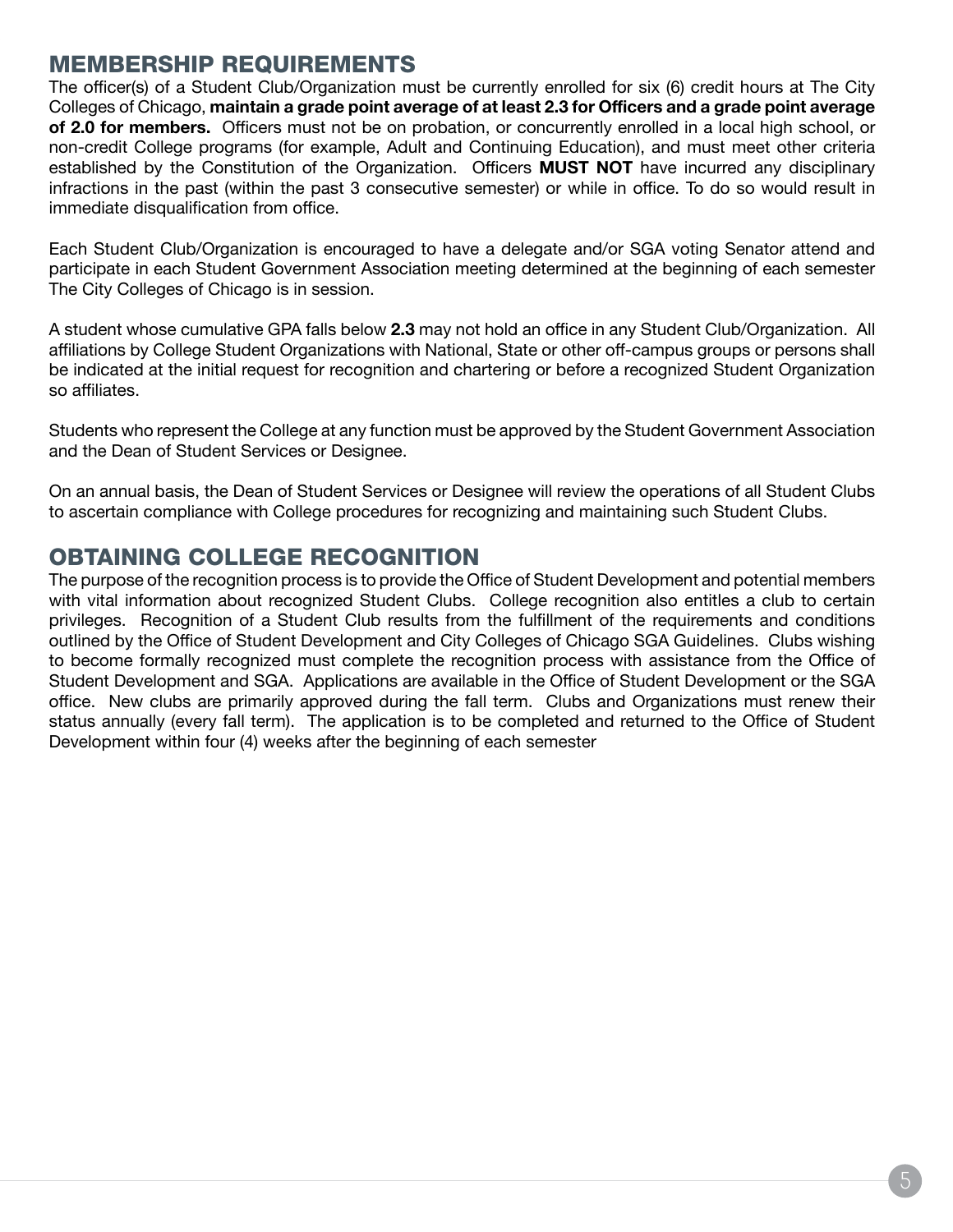# **Revocation of a club**

The Dean of Student or designee may revoke for cause any Student Club. The Student Government Association or individual students may recommend to the Dean of Student Services or Designee that recognition be revoked.

Recognition of a club may be revoked for:

- a) Evidence of failure to comply with College regulations or procedures governing recognized club or individual students.
- b) Evidence that the club is not attempting in a dedicated manner to abide by the objectives and regulations of its Club's Agreement, Club Handbook, SGA Guidelines, Student Policy Manual and/or City Colleges of Chicago Board Rules.
- c) Failure to hold regularly scheduled meetings during the fall and spring semester.
- d) Failure to attend scheduled club meetings hosted by SGA.
- e) Failure to maintain membership of a minimum of five students.
- f) Failure to deposit monies collected at approved activities/events. Funds should be deposited in the club's agency account within 24 hour.

Funds appropriated to a Student Club for which recognition is revoked will be automatically frozen until such a time that the Student Government Association will decide on the appropriate action.

# Defunct Student Clubs

The Dean of Student Services or designee may declare a Student Club DEFUNCT if it has been inactive for two semesters. The Student Government Association (SGA) may recommend to the Office of Student Services that a Student Club be declared DEFUNCT. A DEFUNCT Student Club will lose its privileges and recognition. Funds appropriated by a DEFUNCT Student Club will be withdrawn and transferred into the Student Government Association's general budget upon final approval by the Dean of Student Services.

A Student Club which has been declared DEFUNCT for a semester or longer may be reinstated upon petition presented to SGA from fifty (50) Students and two (2) full-time Faculty or Staff members who agree to serve as Advisors.

## Community Service

The primary mission of City Colleges of Chicago is to serve the community in several capacities. Each semester every Student Club/Organization member is required to fulfill **fifteen (15)** hours of documented and approved Community Service Projects. Community Service Project Report forms are available in the SGA office and the Office of Student Services.

A Community Service Project is an activity that improves and/or supports the betterment of the community in areas needing assistance. Many Agencies and Departments regularly contact the Office of Student Services seeking student volunteers for Marathons, Parades, Tag/Clean up Days, Graduation Ushers, Tutoring, etc. These Agencies/Departments often award the participating club with a letter recognizing the group. They are also delighted to validate the Project Report form. This letter and/or completed form must be submitted to the Office of Student Services to verify services rendered. Community Service information is distributed as it becomes available. In keeping with the spirit of viewing the College as a community within itself, projects are intended to serve our students. Ask around campus. Many departments, programs, projects, and services are always in need of help. Additional Community Projects are encouraged but not required.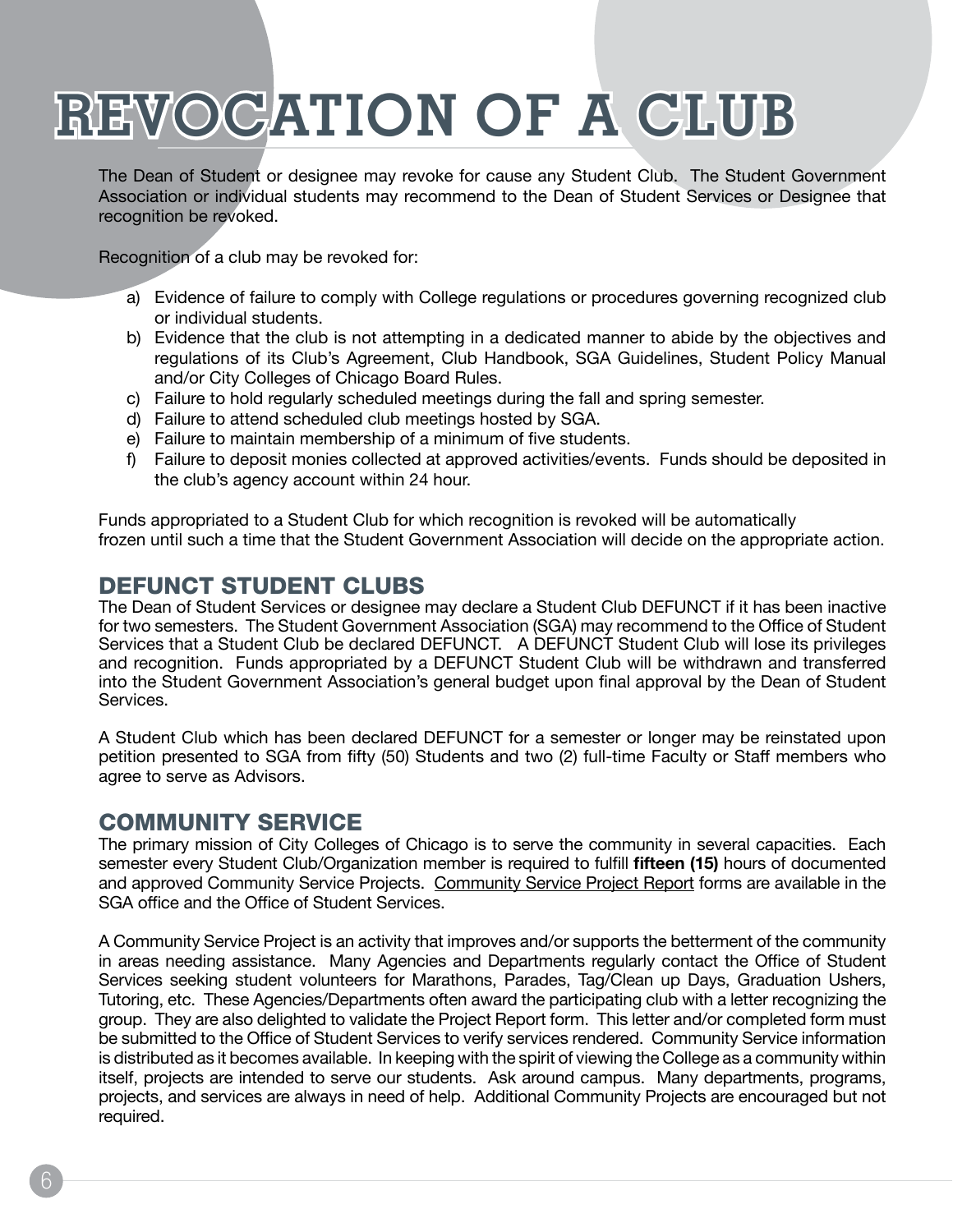# **Presidential Assembly Council**

Instituted when necessary, the Assembly of Presidents (or Representatives) from every club that meet once each month to discuss and act upon the voluntary involvement of internal and external community activities. Either the Student Government Association's President or Dean of Student Services or designee presides over each meeting and encourages clubs to work together on several activities, such as Community Service Projects, Fundraisers, and various other events.

# Problems and Complaints

A Student Club which disagrees with a Student Government Association decision should first take up the matter with the Dean of Student Services or designee for possible resolution. Problems not resolved at this level should be referred to the Dean of Student Services. Complaints about administrative policies or the activities and policies of any Student Club should also be taken up with the Dean of Student Services and the Student Government Association. The Dean of Student Services is prepared at any time to help negotiate a dispute.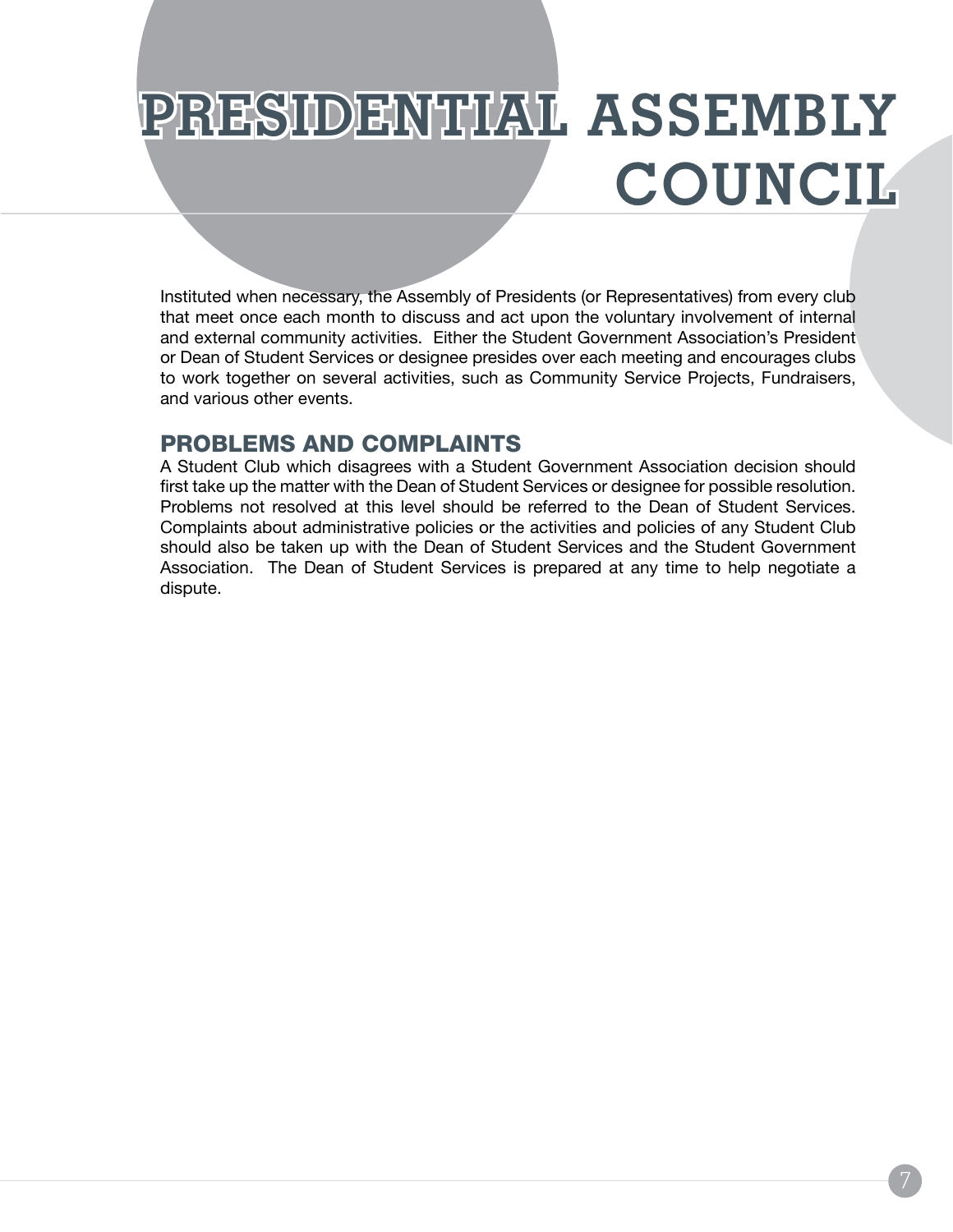# CLUB DEVELOPMENT

# Forming a New Student Club

Any student in good standing (see membership requirement) may request permission from the Office of Student Services to hold a Special Meeting at the College for the purpose of informing interested students about a new proposed student group. The meeting is to be scheduled and advertised two weeks prior to the scheduled date. At the initial organizational meeting, the forming group must complete the Application to Become an Official Club/Organization (available in electronic format) and submit within one (1) week the following information to the Office of Student Services for approval by the SGA and the Dean of Student Services or designee:

- Club Constitution
- A standard statement of nondiscrimination
- A list of officers and their college I.D. numbers
- Signed Compliance Agreement from the club advisor (Each club may have a maximum two advisors.)
- Signed Compliance Agreement from club officers
- 50 signatures of CCC students in support of the group with ten (10) willing to be members
- Agency Account Request Form
- Suggested group projects

Clubs are approved during the fall term, but may be accepted during other terms (Consult the Dean of Student Services or Designee). Applications should be submitted within four (4) weeks of the beginning of the term.

# Club Privileges and Benefits

Student Clubs at City Colleges of Chicago (CCC) exist to promote the educational, cultural, social, and recreational well-being of CCC students. Recognized Student Clubs at CCC are able to:

- Schedule the use of College meeting rooms, tables, and other facilities
- Apply for SGA funds (application does not guarantee funding)
- Use Campus news media, duplication, and office equipment (for club purposes only)
- Earn service learning hours for transfer to a four-year institution
- Develop fiscal planning and management skills
- Raise funds for SGA/Club events
- Represent CCC at local and national functions
- Develop leadership skills
- Build resumes
- Engage in networking activities
- Complete college applications to four-year institutions
- Become eligible for awards and honors given for outstanding service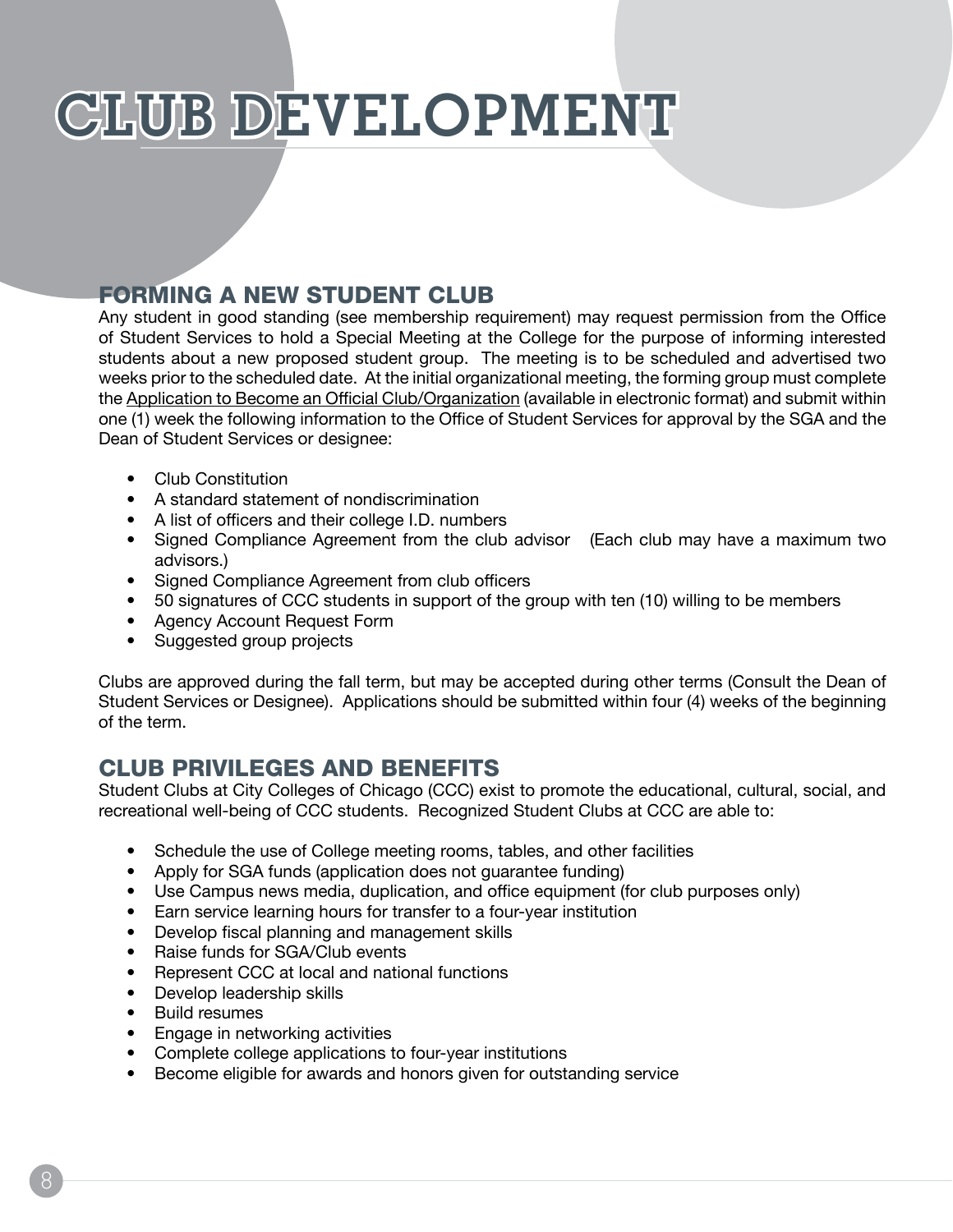# Renewal Requirements for Existing Student Clubs

On an annual basis the Dean of Student Services or designee will review the operations of all Student Clubs to ascertain compliance with College procedures for recognizing and maintaining each Student Club. Existing Student Clubs must renew their application every fall term. The following documents must be completed:

- Application to become an official club
- Signed Compliance Agreement from the club advisor
- Signed Compliance Agreement from club officers
- Agency Account Request Form

# Club Officers Duties and Responsibilities

All student officer/leader(s) must abide by the Officer Compliance Agreement. Non-compliance with this agreement will dissolve all benefits afforded to student leader/officers. Consequences may result in further sanctions depending on the severity of the offense.

# Club Advisors - Selecting an Advisor

It is recommended that all recognized Student Clubs are to have a minimum of one (1) CCC full-time faculty, staff, or administrator as an advisors. However, based on the request of the Dean or designee, it may require (2) CCC full-time faculty, staff, or administrators as advisors. Clubs who wish to sponsor events must have an advisor's approval before the event can be officially scheduled. The importance of a club advisor should not be overlooked. Advisors, through their knowledge and expertise, can be an invaluable resource for the club. Give serious consideration to the role the club would like its advisor to play before selecting him or her. Criteria for the selection, change, or removal of an advisor can also be included in the club's constitution. All clubs must have each advisor complete an Advisor Compliance Agreement to have the Club/Organization remain recognized by the College.

Once the Student Club has elected an advisor, a copy of the meeting's minutes must be forwarded to SGA. An additional copy will be forwarded to the Dean of Student Services or designee who will issue an official letter of confirmation to the elected faculty/staff member and the Student Club. If the Student Club cannot obtain an advisor, the Dean of Student Services or designee will send a message via email to request volunteers.

The relationship between a Student Club and its advisor is one built upon trust and confidence. The advisor should be willing to offer advice, and the group should be willing to solicit it. However, in keeping with the Student Club's autonomy, it should be understood that it is the right of any Student Club to accept or reject the advice of an advisor. If at any point the relationship between a club and its advisor is no longer a mutually productive one, the advisor may resign, or the club may ask for his/her resignation. The procedure for instituting this action should be known to both parties and described in the club's Constitution.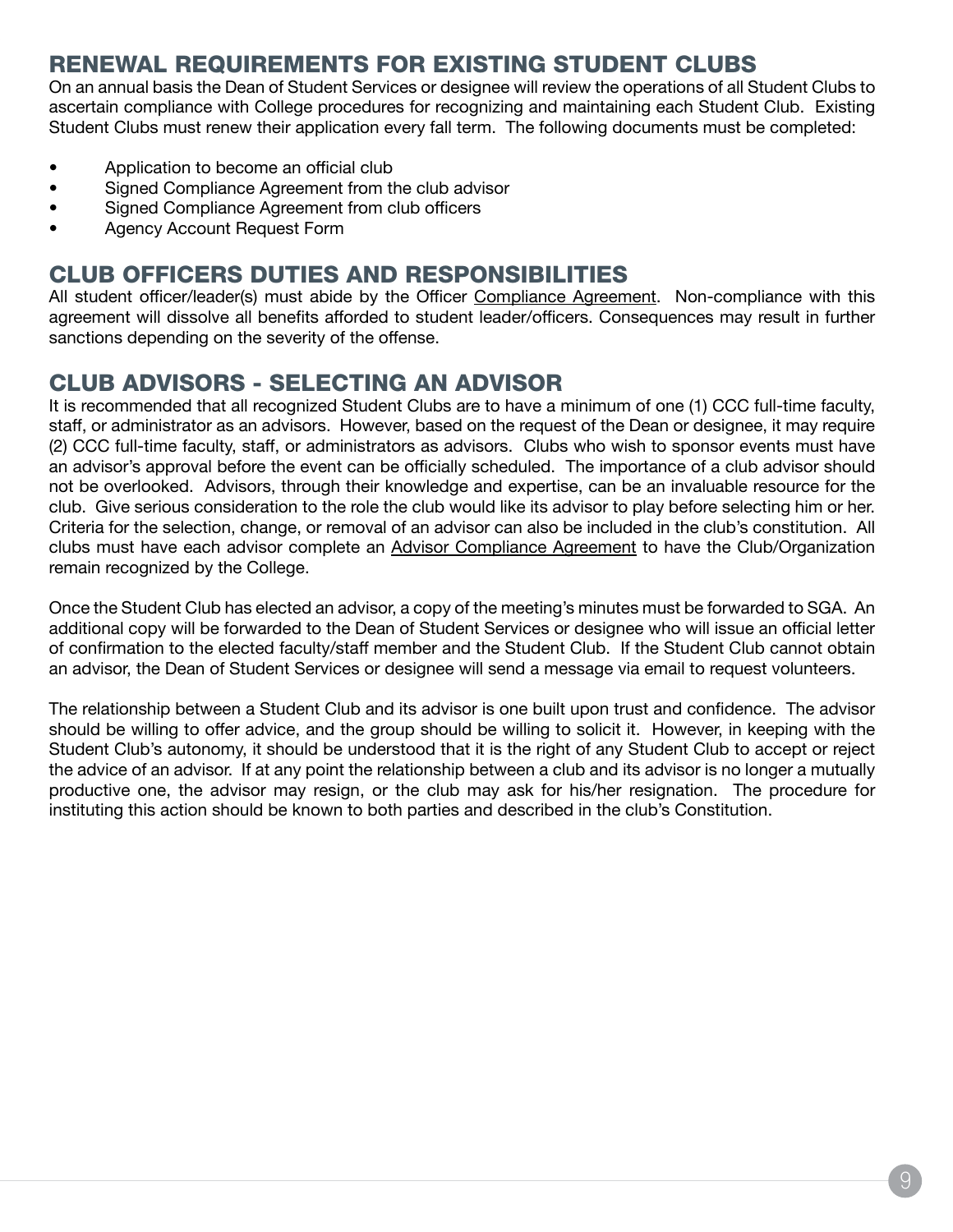## How to have a Successful Club and Improve its Effectiveness

#### **Create a set of goals**

To make the clubs envisioned future a reality, its members will need to set goals. In sports, this is relatively simple—the team wants to win the game, score more baskets, more goals, more runs, etc, than the other team. In organizations, club members need to be a bit more thoughtful. Ask each other:

*"What are the 3-5 goals I need to achieve to make my vision a reality?"*

These goals should also be **S.M.A.R.T.** goals—an acronym widely used in organizational theory and very useful if thoughtfully applied. The acronym means:

**Specific:** Are the club's goals simple and clear to someone who doesn't know the club or its members? Measurable: Can club members measure progress towards its goals, either quantitatively or qualitatively?

**Attainable:** The club's goals should be difficult but not too difficult to attain. If the club estimates there is a 70-80% chance of success, club members are probably setting their goals with just the right amount of aspiration.

**Relevant:** Are the club's goals truly relevant to the club's mission and vision?

**Timely:** Is there a deadline? Some goals need to be accomplished before others, and some goals will take the full year.

Student leaders are often concerned about the challenges they may face with their club. Listed below are some basic suggestions on how to alleviate problems and thus improve their club.

**Advisor:** Utilize and communicate with the club's advisor.

**Budgets:** Review the club's financial records and request a balance of the club's agency account from the Dean of Student Services or designee. In addition, implement an auditing procedure during officer transition and/or at the end of the academic year.

**Compile Records:** Records of the club's events help club members learn from past mistakes and successes. Devise Goals: Goals help a club to clarify its purpose and what the club members hope to accomplish. Expectations: Along with goals, the club should also establish member expectations that let everyone know what is expected of them.

**Fun:** College life can be very stressful. Club members have the chance to provide opportunities to gather like-minded people to have a good time.

**Hold Organized Meetings:** Inform club members of where and when the meetings are being held. Attendance and attitudes at meetings will be better if members know something is being accomplished. Use a meeting agenda to keep meetings organized and running smoothly.

**Assessment:** A program is not complete until club members receive feedback and evaluate it. Get feedback from club members regarding meetings, activities, and their perceptions of the way the officers are doing their job. Compile the information and use it to improve future events and train new officers. Collaborate: Talk to other Student Clubs. Club leaders may decide to co-sponsor an event with another group on campus.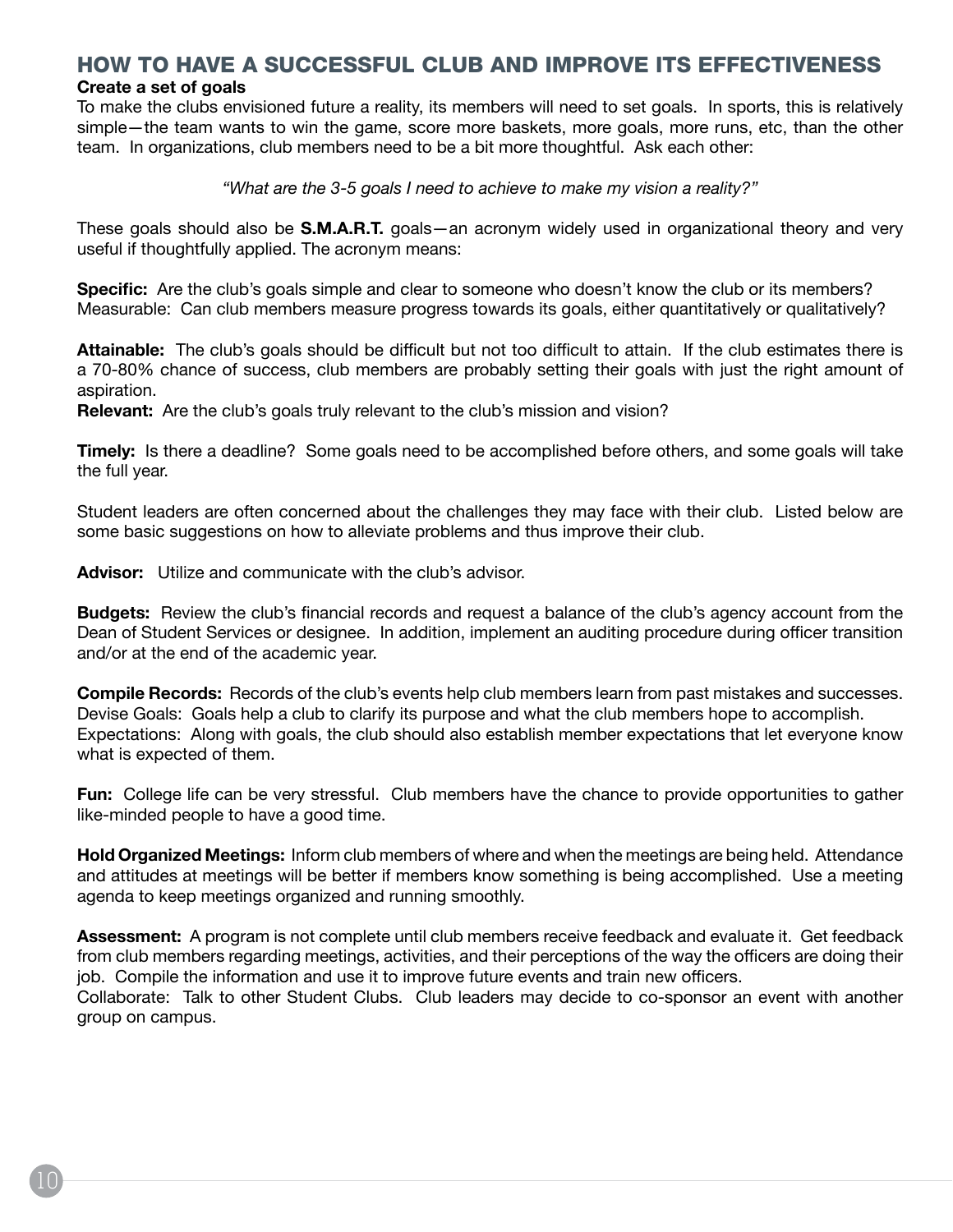# Recruitment and Retention

Recruiting members is a very important task which club members should undertake every year. Prior to actual recruitment, spend some time with the club's current membership, defining the purpose of the club and identifying the benefits of membership in the group. It is helpful to be able to tell potential members what the club does and what they will gain from their involvement. The following is a list of methods to utilize in recruitment efforts:

- Send out general notices, social media and College website announcements, brochures, and flyers requesting students sign up to join the club. Keep notices short and appealing. Include the benefits of involvement.
- Be creative with recruitment efforts. For example, set up a table in the Main Foyer (during open registration) and/or the Student Union.
- Have each club member be responsible for bringing one potential new member to a meeting.
- Ask faculty for time to promote the club in the classroom.
- Emphasize the benefits of the club on or off campus.
- Follow up personally with potential recruits.

# Team Building

Team building is the process of facilitating the evolution of a club into a more cohesive functioning unit through improving the quality of interaction among members. Team building:

- Aims to improve the problem-solving ability among team members by minimizing the impact of task and interpersonal roadblocks;
- Nurtures individual potential, improves group cohesion, and promotes a positive attitude of mutual support and trust among team members;
- Takes the form of either work or play.

## *It is Important to note:*

Club members who work together must know how to function together. This does not happen by accident; it takes practice and deliberate effort. High expectations for task accomplishments will be set, and at the same time, respect for individual differences in values, personalities, skills, and interests will grow.

Find a task, an activity, or event that all of members can become involved in. Since team building is important early in the group's development, consider a simple sporting activity to play against another club, the Student/Staff contest, or some other competitive endeavor that will get club members all pulling in the same direction. The club members need to get to know their leader and what the leader wants for the club, regardless of his/her personal style. The leader's behavior during the building phase is similar to the host of the party. The leader needs to see that everyone feels welcome and that all are participating and having a good time.

In general, if the club members enjoy being with each other and group cohesiveness is accomplished, the leader is in a good position to encourage club members to develop goals as a group that will further the purpose and goals of the club.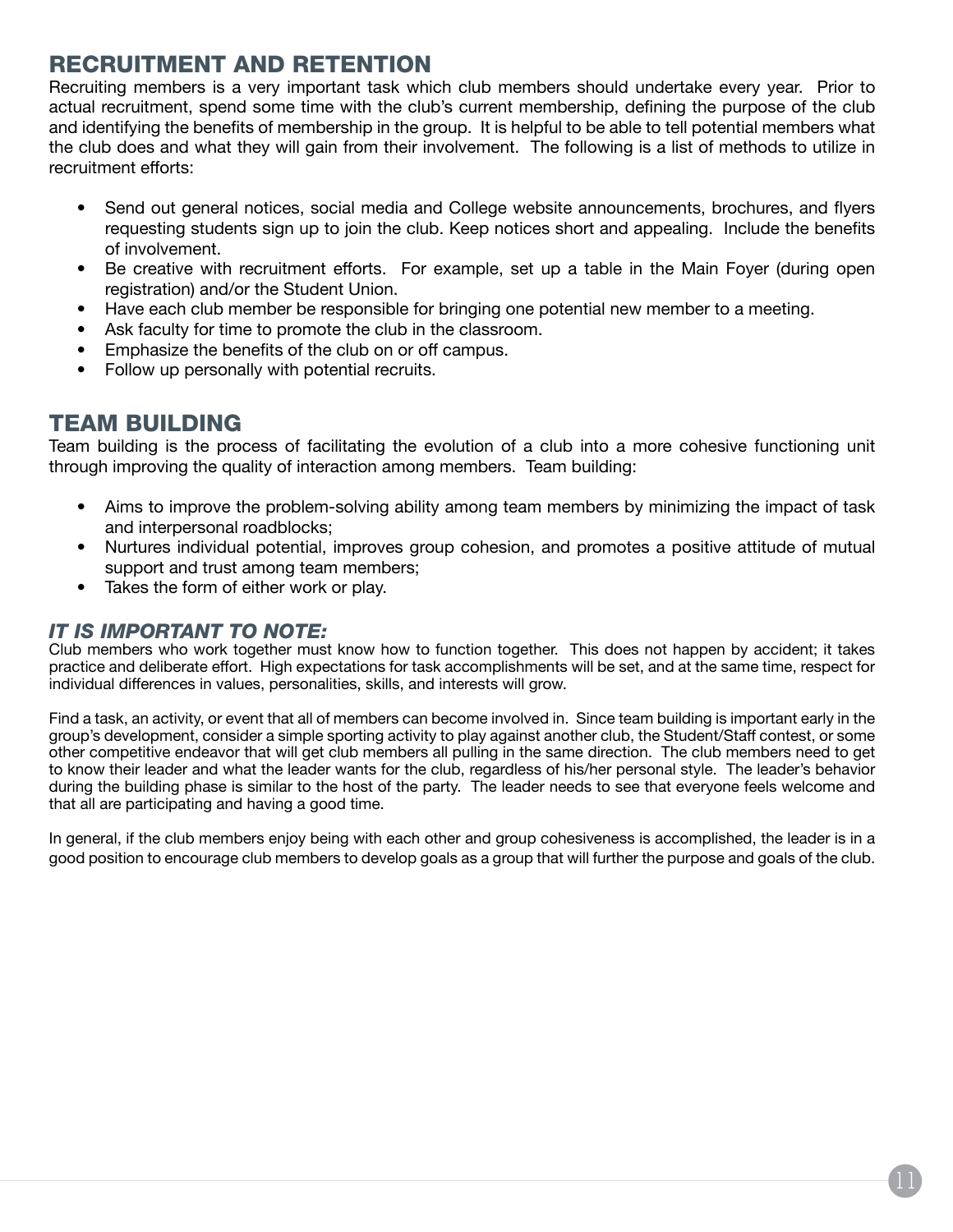# **Conducting Meetings**

Student Clubs and organizations are required to conduct monthly meetings each fall and spring semester to retain active status within the academic year. All general meetings are to be scheduled within thirty (30) days of the beginning of each term using the appropriate Facilities Request Form. All other meetings are to be scheduled thirty (30) days in advance as required by the **Facilities Request Form.** Meeting rooms will be assigned on first come first served basis and as availability permits. Transacting business at a meeting requires a quorum of members who must be present for business to be legally transacted. The club advisor must also be present at the meeting for business to be legally transacted. A quorum is to be defined and written into the club constitution. In the absence of such a provision, the quorum is a majority of the entire membership.

## How to Run an Effective Meeting

Meetings are one of the most important areas for determining the success or failure of the club. The following suggestions may help improve club meetings:

- 1. Give notice of the meeting at least two (2) weeks in advance. Include the date, time, and location of the meeting.
- 2. Develop an agenda that is distributed to the membership.
- 3. Hold the meetings in the proper physical setting.
- 4. Designate a member to record the minutes of the meeting.
- 5. Start on time, and end on time.
- 6. Give everyone a chance to become acquainted with each other. (In a first meeting or one with new members, find out why new members are interested in the club or the special talents they have to contribute.)
- 7. Conduct one piece of business at a time.
- 8. Invite and facilitate communication. Be sure all members contribute to the discussion.
- 9. Direct questions back to the group. Ask experienced or creative members to respond and seek input from new members. Don't be the focal point of the meeting.
- 10. Keep the conversation focused on the topic and directed to an eventual solution. Summarize the discussion frequently.
- 11. Concentrate on reaching decisions through consensus of the members.
- 12. Delegate responsibilities to the members of the club. Clearly state the scope, nature, and time limits of the task. Be sure expectations are clear.
- 13. Keep your meetings short--generally within 60 minutes. Members are more willing to attend if they know when the meeting will be over. If the meeting is likely to go beyond 60 minutes, be sure to include that in the agenda or meeting announcement so club members can plan their time accordingly.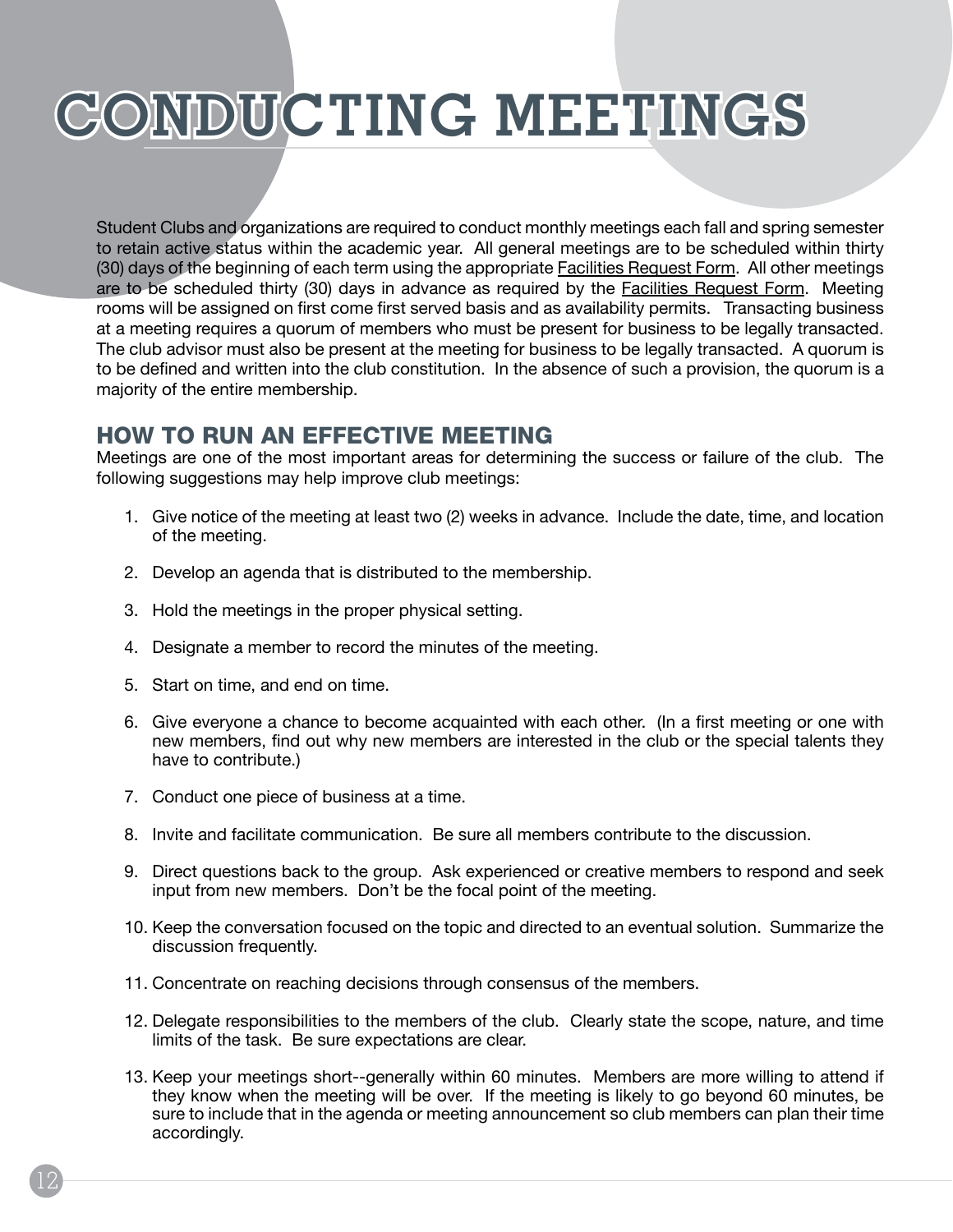## *NOTE:*

All meetings are to be held in an assigned space within the college. A record of the meeting minutes are to be retained by the Club. An electronic copy of the minutes must be submitted via email to SGA and the Dean of Student Services or designee within five days of the completion of the meeting. Minutes are required to be attached for all fiscal requests.

# Agenda Preparation

To eliminate confusion and to ensure maximum productivity in the allotted meeting time, always prepare an agenda. An agenda is a valuable organizing tool and a preparation list for the club's meeting. As an outline, the meeting's agenda contains the topics, issues, or problems to be discussed at the club's meeting.

The following is a typical agenda outline:

- I. Call to Order Chairperson calls meeting to order
- II. Roll Call/Attendance Roll Call can be time consuming but must be done for accountability. Use different methods like: assigning seats, signing in at the front door, or passing around a sheet of paper for members to sign.
- III. Approval of the Minutes of the Last Meeting

Approval can be done quickly by reading the previous minutes before the current meeting begins or as people enter the meeting. The Chair must ask for any corrections or additions. Changes can be resolved with a friendly amendment; if there are none, the Chair can state "The minutes stand approved."

- IV. Officer Reports
	- A. Treasurer
	- B. Secretary (If applicable)
	- C. Parliamentarian (If applicable)
	- D. Vice President
	- E. President
- V. Standing Committee Reports

Committee Reports will help the organization stay informed of committee progress, while reminding committee chairs that they have an important role in the completion of business outside the meeting.

- VI. Special/Ad Hoc Committee Reports
- VII. Old Business

"Old business" is generally business from another meeting that was not resolved and/or could not be addressed because of incomplete information. All tabled business from another meeting will be included in this part of the meeting.

- VIII. New Business
- IX. Advisor Reports
- X. Announcements and Kudos It is always important to make sure all members have the opportunity to share positive information with the rest of the club/organization and provide praise to those members who deserve recognition for their performance.
- XI. Adjournment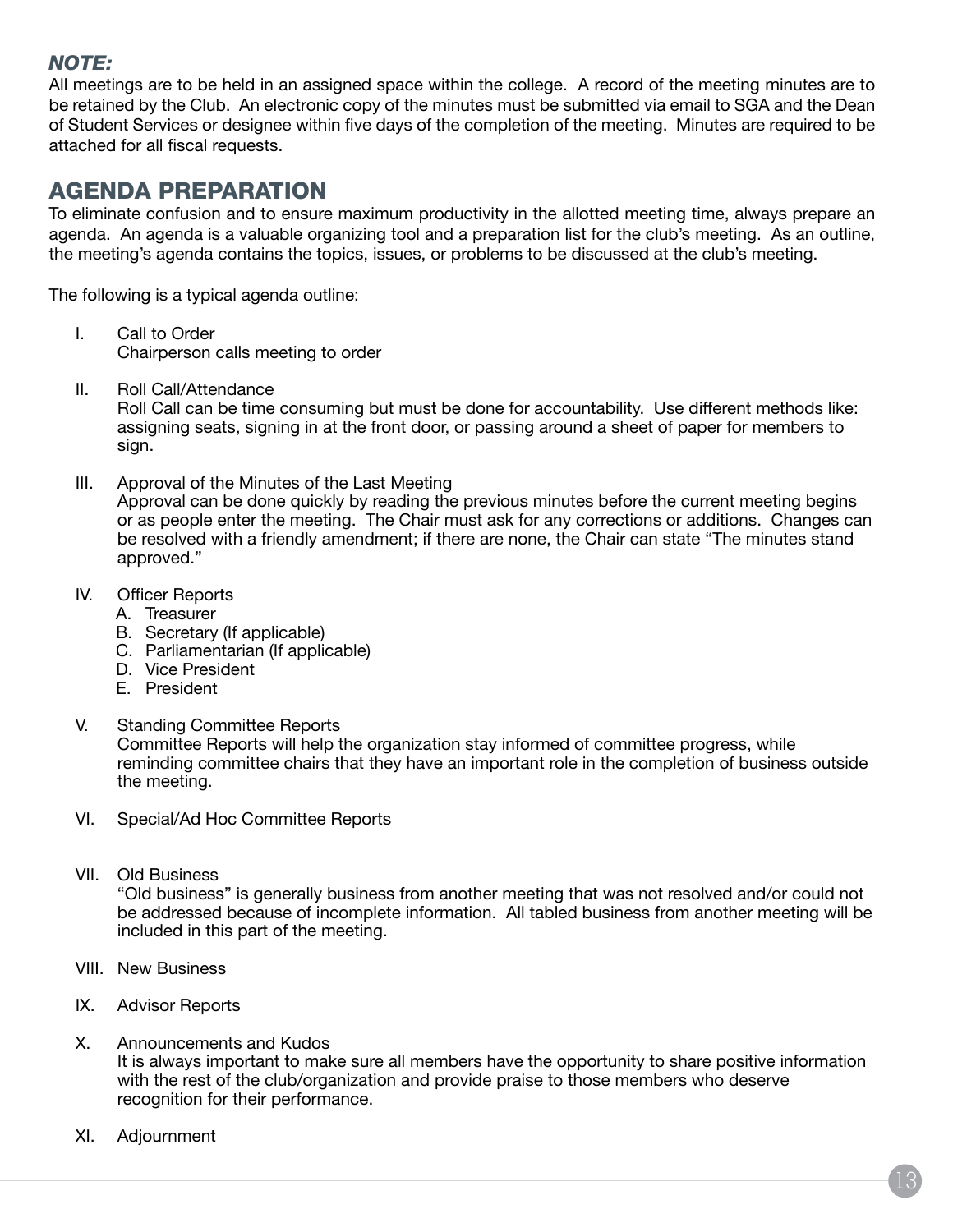# Minutes Format

Written minutes give the club a record of the business accomplished and provide authorization for action. Minutes should include:

- Name of club
- Date, place, and time of meeting
- Name of presiding officer
- List of those present and absent
- Record of approval or correction, if necessary, of old minutes
- Record of the motions passed, including the name of the persons proposing and seconding the motion
- Record of all affirmative and negative notes that involve counting (ballots, roll call, division of house)
- Record of how each member voted if roll call vote is taken
- Record of the time of adjournment
- Signature of the person preparing the minutes
- Signature of the Club Advisor

# General Guidelines Regarding Parliamentary Procedure:

Parliamentary procedure is a method of organizing meetings. The primary authority on parliamentary procedure is *Robert's Rules of Order-Newly Revised*. Many books have been written discussing parliamentary procedure and its various rules and policies; however, if club members feel uncomfortable using it then the Chair shouldn't. The most important thing to remember about using parliamentary procedure is it should help, not hinder, how club meetings run. If the club chooses to use parliamentary procedures, invite a presenter to come to a meeting to teach the club's members basic rules of order. Don't rely on members to "learn as they go."

# Club Election Guidelines

Elections should be conducted in accordance with the club's constitution and SGA Guidelines. Be sure to include a process by which the election can be recalled or contested. While the club will hope to never have a need for election guidelines, it is best to plan ahead rather than set something up when people may be dissatisfied with the results. Elections should be conducted by ballot. Nominations do not require a second as a show of support.

Prior to the election by ballot, the question should be asked: "Are there any further nominations?"

The following is a list of guidelines the club members may want to utilize for their next election.

- 1. A reasonable amount of time before elections; publicize the election meeting to all members.
- 2. Announce available positions at least one to two weeks (meetings) before elections. Provide a brief summary of the duties of each position and qualifications (if any). Outline the election process and announce the date of the election.
- 3. If possible, one week (meeting) before elections, announce the names of people who have been nominated or who are interested. Review the election procedures and ask for additional nominations.
- 4. Introduce all candidates. Allow each candidate to share her/his ideas and goals for the position.
- 5. Hold elections according to parliamentary procedure or the club's constitution. Announce elected individuals.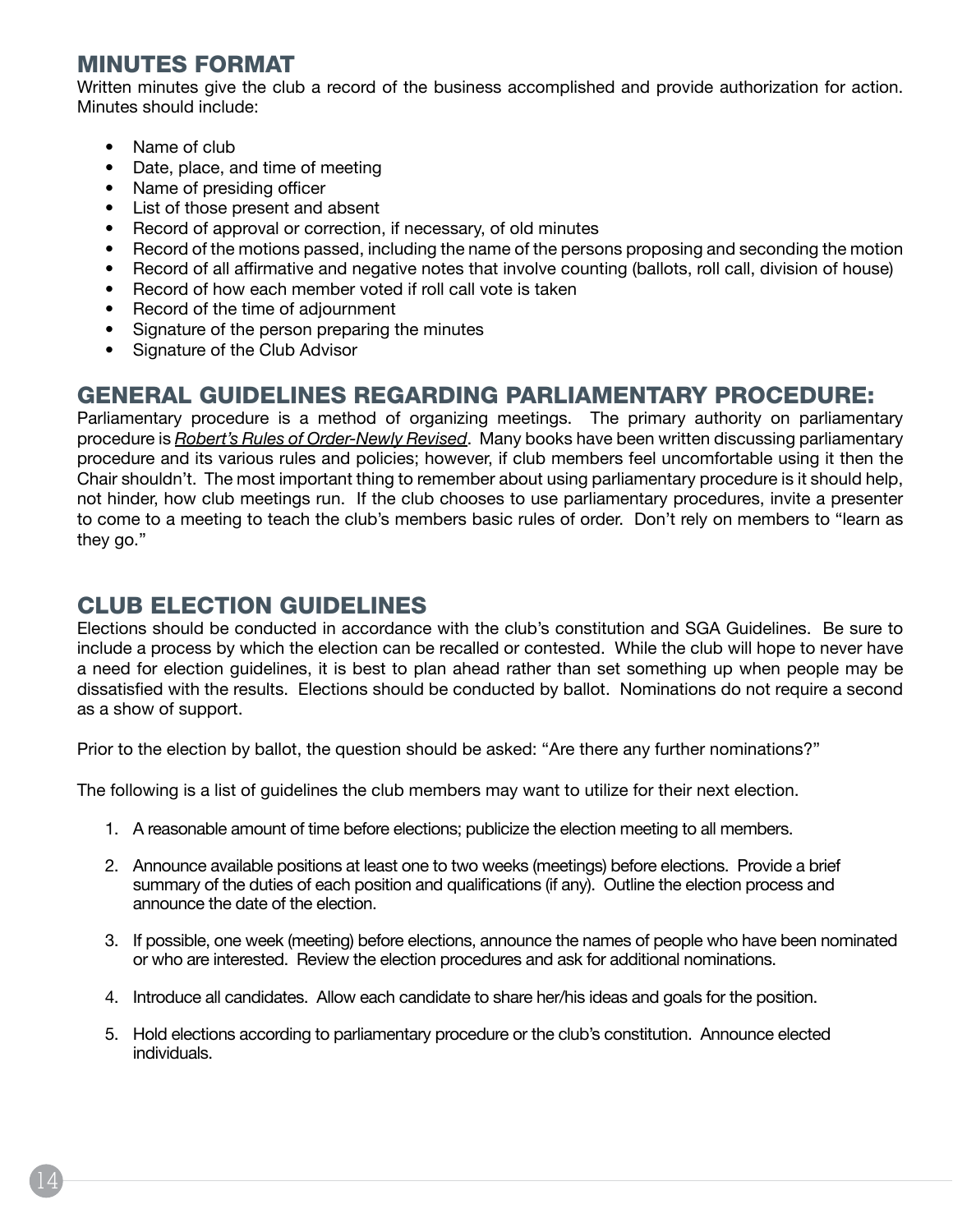# Officer Transition

The transition of officers within a club is probably the most crucial activity for a group, and it is generally the most neglected activity. Training new officers directly affects the level of success the club attains during the year. The stories told by some officers about their lack of training are unfortunate. Take an hour or two to pass on vital information to the club's successors. The following checklist provides some ideas of information new officers need to know:

- 1. Introduce the new officers to the club's advisor, the staff in the Office of Student Services, and any other resource people the club utilizes. Show the new officers the location of useful offices, such as the Business Office, Facilities, and any other departmental offices.
- 2. Make sure each officer meets with his/her replacement to discuss duties, policies, procedures, and processes. Review the Student Club Handbook with the new officer so he/she knows where to find answers to questions.
- 3. Review the requirements for Student Clubs to retain recognition on campus.
- 4. File a new club/organization application so that the new president will be added to the club/organization mailing list.
- 5. Review the services available to Student Clubs.
- 6. Discuss the successes and challenges of the outgoing officers. Recommend projects, goals, and changes for the upcoming year.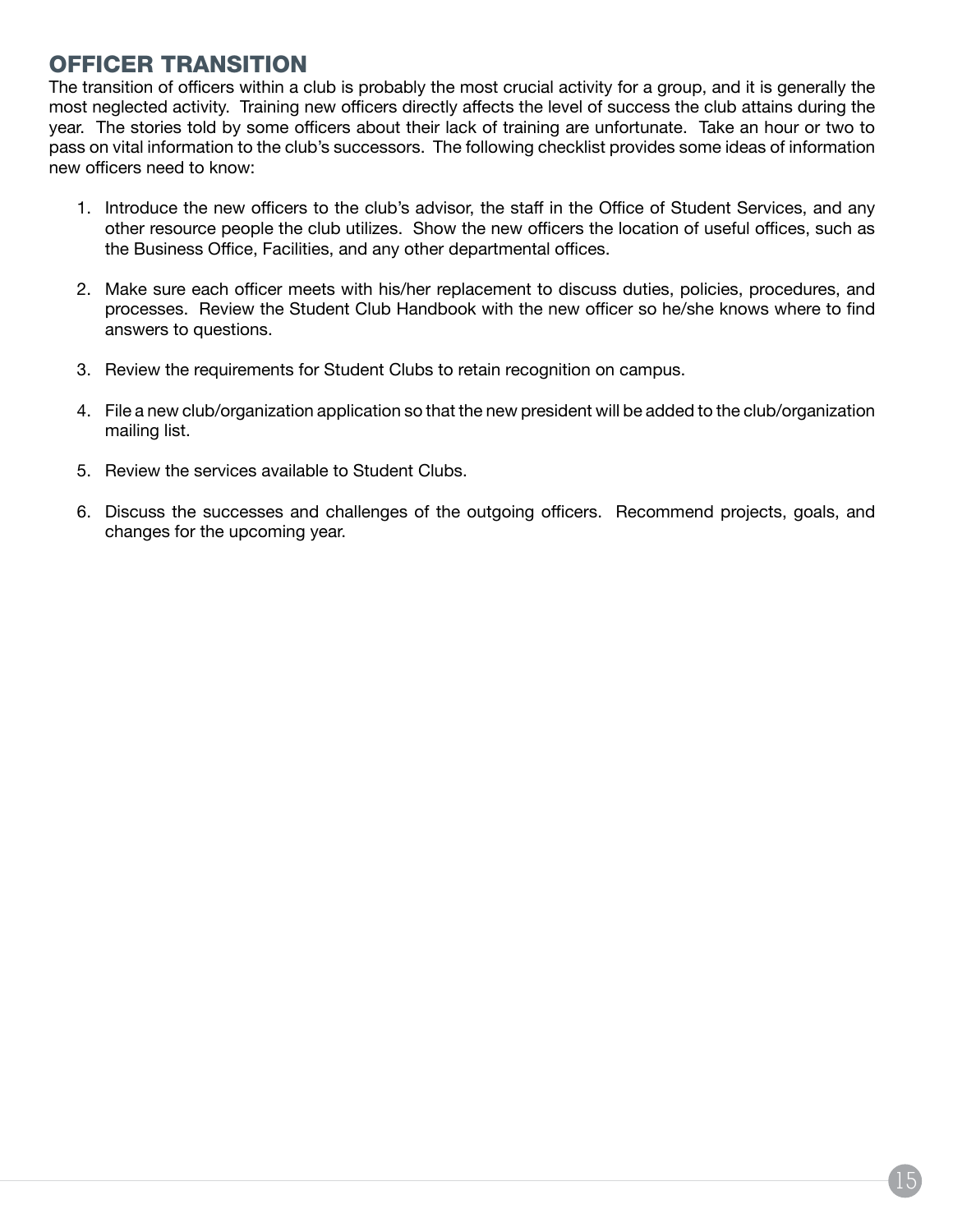# **Event Planning**

Planning an event takes time and effort. Event planning means recruiting the needed people, materials, and spaces together to make and event run successfully.

The following questions are helpful in planning an event:

- How much lead time does the club need?
- How many people are available to work on the event?
- Does the club have enough time to devote to the event?
- Can the club still afford the event?
- Does the club know what materials, equipment, or accommodations will be needed and can the club obtain them?
- Who is the club's target audience for the event?
- What is the club's target turnout figure?
- How much will the event cost?

The Activities Planning Worksheet has been developed to help answer the above questions. The worksheet must be completed for all events and activities at least 60 days prior to the club's event.

# Event Planning Steps

The following steps are intended to ensure the success of the many and often simultaneous group sponsored events.

- Start planning next semester's event during the current semester. It is recommended that this occur between the 9th and 10th week of the current semester.
- Develop an idea for an event. Ask if it is feasible and affordable. Identify what is needed. Set a tentative date.
- Meet with the Dean of Student Services or designee to review the club's event plan for possible conflicts with college policies and procedures.
- Submit an Event Request form to the Dean of Student Services or designee at least 60 days in advance of the proposed event. The **Event Request** form must be signed by the club president and one sponsor.
- Report regularly to club members and the club's sponsors.
- Meet with the Dean of Student Services or designee one last time at least two weeks before the event.
- Observe all instructions and adhere to timelines for funds and requests. The club's event may be canceled if instructions and timelines for funds and requests are not followed.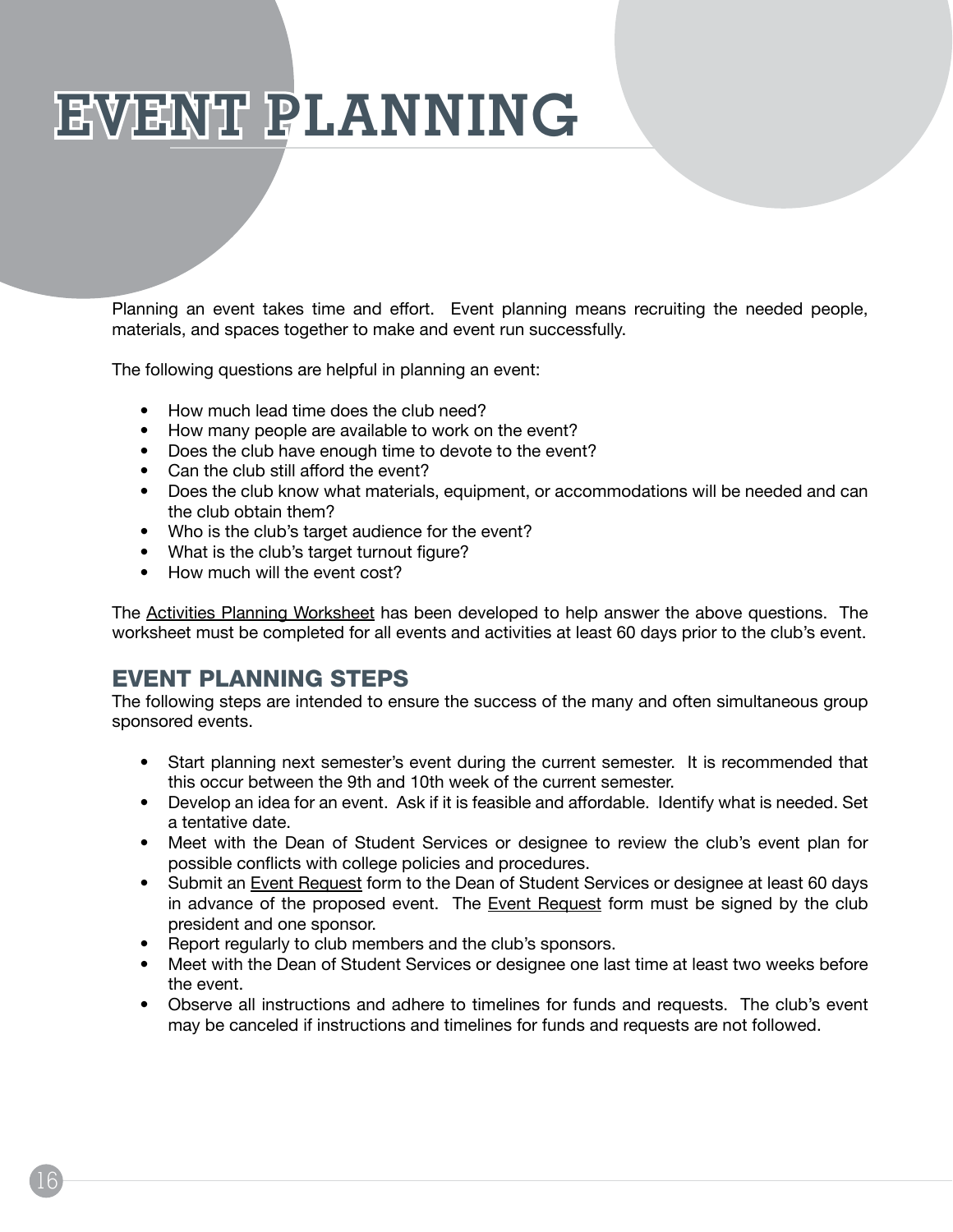# Reserving Campus Facilities for Events/Activities

All usage of College facilities during the fall and spring semesters is to be authorized through the Office of Student Development via a Facilities Request Form. ALL Facility Request Forms must have the signature of the Club President/Vice President, Club Advisor and Dean of Student Services or Designee.

### *STUDENTS ARE NOT PERMITTED TO HAVE ACCESS TO UNCOMMON OR SECURED AREAS UNLESS ADVISORS ARE PRESENT TO SUPERVISE.*

All requests are to be submitted to the Office of Student Services thirty (30) days in advance for preliminary verification of date availability and approval. Some facility requests may require a set-up diagram. Use of special equipment such as lights, chairs, tables, and audio/visual equipment must be indicated on the request and may require a special operator for use. Any authorized student club may use college facilities during operating hours, subject to regulations and the College calendar provided that a club advisor is present.

No student activities are to be scheduled during the period of Final Examinations or over the interim periods, except by special permission from the Dean of Student Services or designee. Facility/Event cancellations must be communicated to the Office of Student Services 72 hours in advance of cancellation. The College has the right to limit the number of activities scheduled and to restrict activities to designated locations.

# Meeting Space/Facility Guidelines

Put all items back in place. All assigned spaces will have appropriate chairs and tables. It is prohibited to move furniture to/from the assigned space. If additional furniture is needed, please contact the Office of Student Services immediately.

Maintain all valuables. The Office of Student Services is not liable for any items left unattended. It is the club's responsibility to secure what is important to its members.

Clean up. Please keep the room(s) clean.

Stay on time. All clubs must adhere to their scheduled times. This will ensure the assigned space is used effectively.

Be courteous. Space is limited. All clubs have to share and work with each other.

## Off-campus Activities/Events

The Dean of Student Services or designee must approve ALL off-campus events and activities. A chaperone is required to be present at all off-campus activities/events (required ratio: 1 to 10). ALL rules and regulations of the College, SGA Guidelines, Club Constitution, CCC Student Policy Manual and CCC Board Rules shall apply to ALL club off-campus activities.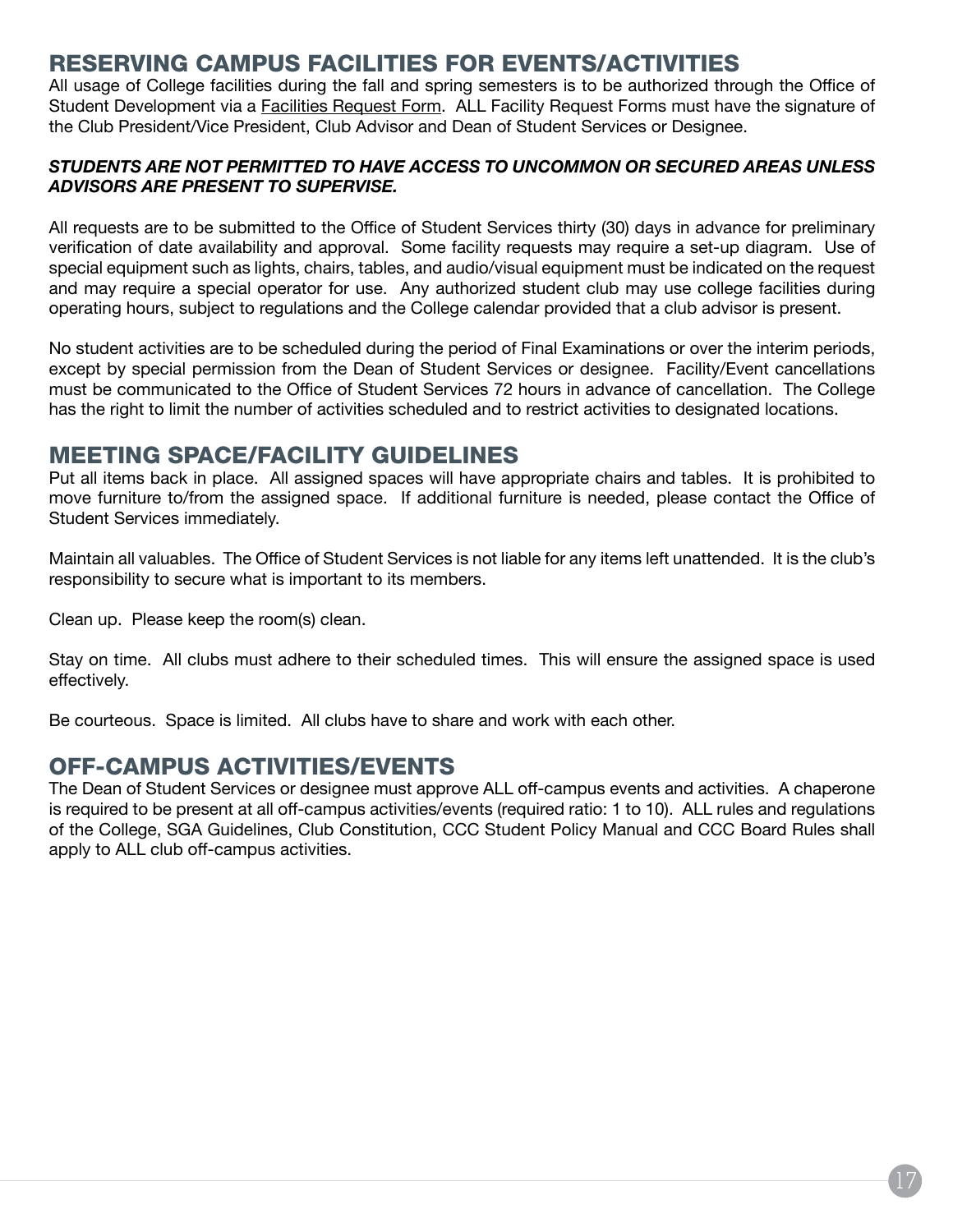# **Publicity and promotion**

Everyone knows a good promotional campaign is essential for the success of a program, whether it is a concert, film, lecture, dance, or fundraiser. Since the right promotion for the club's program depends on the type of program, it might be helpful to think about the numerous methods listed below for advertising the club's event:

# Publicity and Promotion Methods

#### **Giveaways**

Giveaways attract attention and provide the individual with a souvenir to take home as a reminder of the event. These may include: bumper stickers, bookmarks, posters, pocket calendars, etc.

#### **Displays**

Set up an attractive display in a well-traveled area. Use tables in the main foyer or other approved locations.

#### **Living Displays**

Use sandwich boards to publicize events; hang displays on people and have them walk around on campus. Use costumed people to distribute information. Publicity stunts can be used to double a program's publicity. Create "extemporaneous happenings," and while the crowd forms, hand out leaflets and spread the word. Create a core group of people with extensive information about the program who will then speak to campus clubs and other organizations. One-to-one contact is time consuming but is often the most productive means of publicity.

#### **Utilize Other Programs**

Have the master of ceremonies at different events make an announcement about the club's program. Have a lucky ticket drawing with the winner receiving a ticket to the club's program. Co-sponsor some events with other organizations—there are more people to get the word out.

#### **Teaser Campaigns**

A teaser campaign usually begins several weeks before the program and is calculated to arouse curiosity by being mysterious—such as leaking one word a week until the entire program title is complete. Use teasers in the form of ads, posters, buttons, pins, radio announcements, newspaper ads, etc., to begin a publicity campaign.

## **Other Gimmicks**

Use the corner of a blackboard in classrooms for the club's program information. Have banners made and hang them in approved locations. Use sidewalk chalk in high traffic areas. Contact faculty members and have them read a program announcement at the beginning of class (focus on faculty whose interest may lie in the program area). Make table tents to place in eating areas. For variety, use different designs, odd sizes, etc for the club's printed promotions. Issue invitations to the faculty or do personal invitations. Word of mouth is still perhaps the best. Talk to faculty and students to inform them personally.

## **Printed Material – Technical Tips**

Use odd-shaped posters. Integrate art work with printed messages to achieve uniqueness. Realize that some posters will become wall decorations in students' rooms. Make the rounds several times before an event to re-hang posters to ensure adequate publicity. Use a consistent visual theme throughout the entire club's printed advertisement.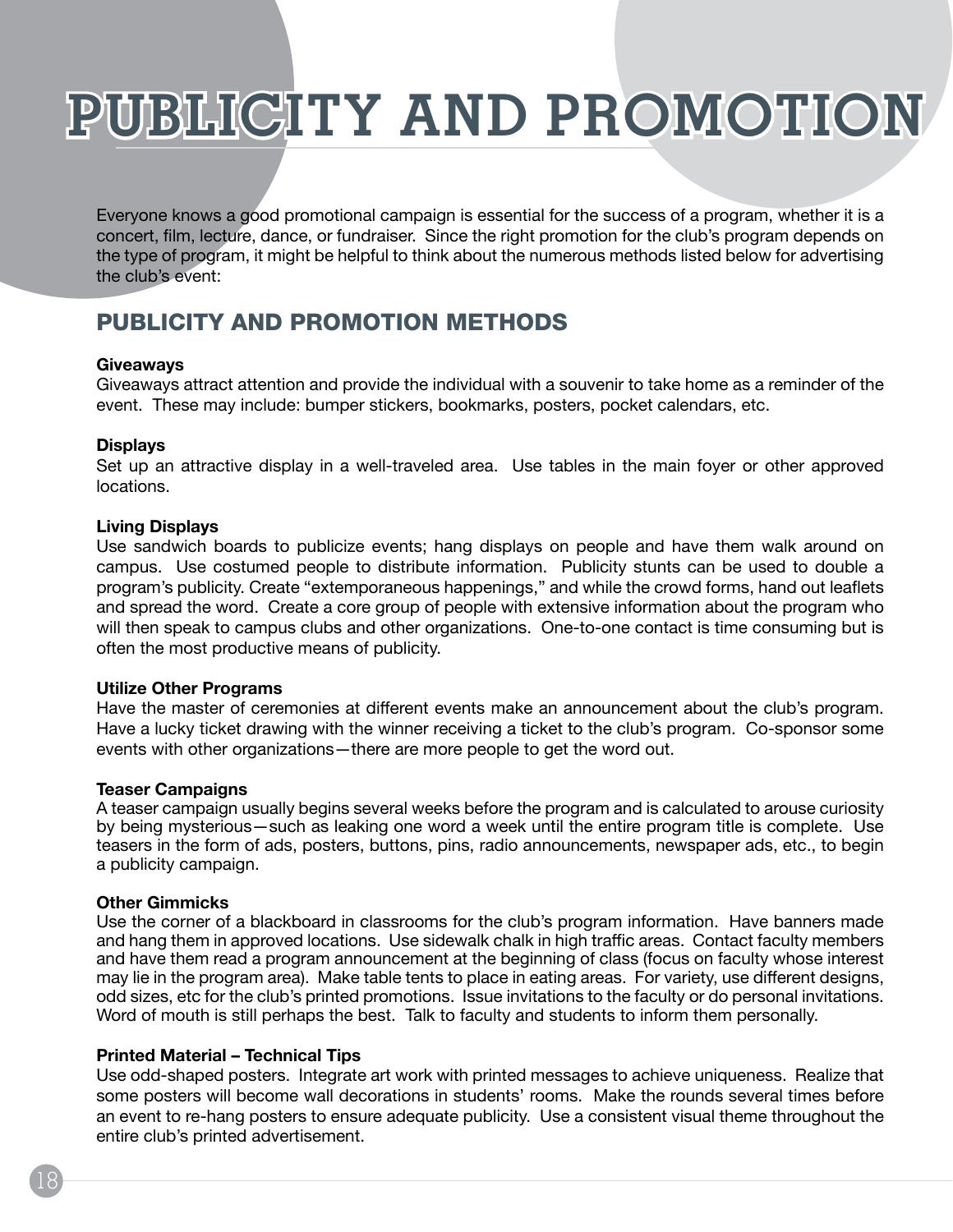# Posting Announcements on Campus

The Office of Student Services provides services for the approval and posting of announcements throughout campus. Bulletin boards around campus are designated for this purpose. The Office of Student Services will stamp and post all approved materials to be placed on bulletin boards. Please refer to the Office of Student Services for posting requirements.

# Duplicating Services

See the Office of Student Services for duplicating policies.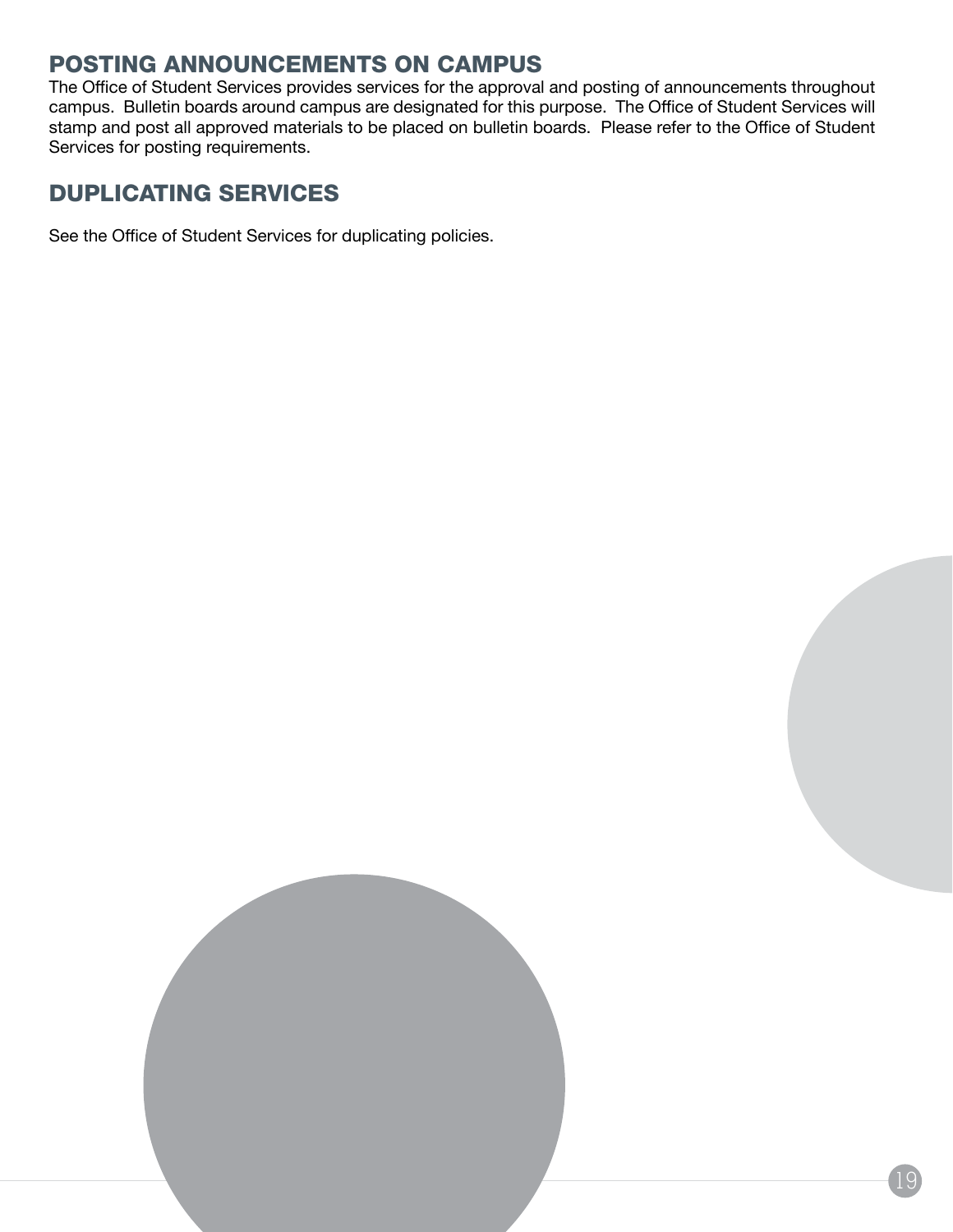# **Club and Organization BUDGET MANAGEMENT**

Managing a budget is an important aspect of a successful club. It is important for you to monitor the progress of your expenditures throughout the year. Often, one program or event may cost more or less than what was originally expected. As a leader, it will be your responsibility to make periodic budget adjustments to insure that your club does not go over budget.

Budgeting Hints: When preparing a budget, think about what kinds of programs, events, and activities the club would like to sponsor during the upcoming year. Once programs have been determined, conduct research. Determine how much each program or activity will cost. This will aid in planning the club's budget.

Below are some examples of expense and income categories/line items encountered by student clubs:

#### **Expenses:**

- Travel and transportation (coach/school bus costs, registration fees for conferences)
- Awards (trophies, plaques, other forms of recognition)
- Dues, fees, and subscriptions (any national dues a local chapter might pay)
- Printing and publicity (all printing, including photocopying)
- Refreshments and hospitality (food and lodging)
- Entertainment fee (any contracts for outside speakers or entertainment)
- Office expenses (tape, markers, poster board)
- Postage
- Miscellaneous (used for unusual expenses; use this line item carefully)
- Recruiting (new member night, recruitment events)

#### **Income:**

- Fundraisers/sales
- Requested funding from SGA

Evaluate the club's expenditures. The club will spend money on a variety of different things over the course of the year. It will be important to remember what worked and what did not work.

In preparing for a new year's budget, review the actual figures from the previous year. How much the club spent last year is usually a good starting point for the upcoming year.

Each club will input its information in the Budget Template. This form will be made available electronically.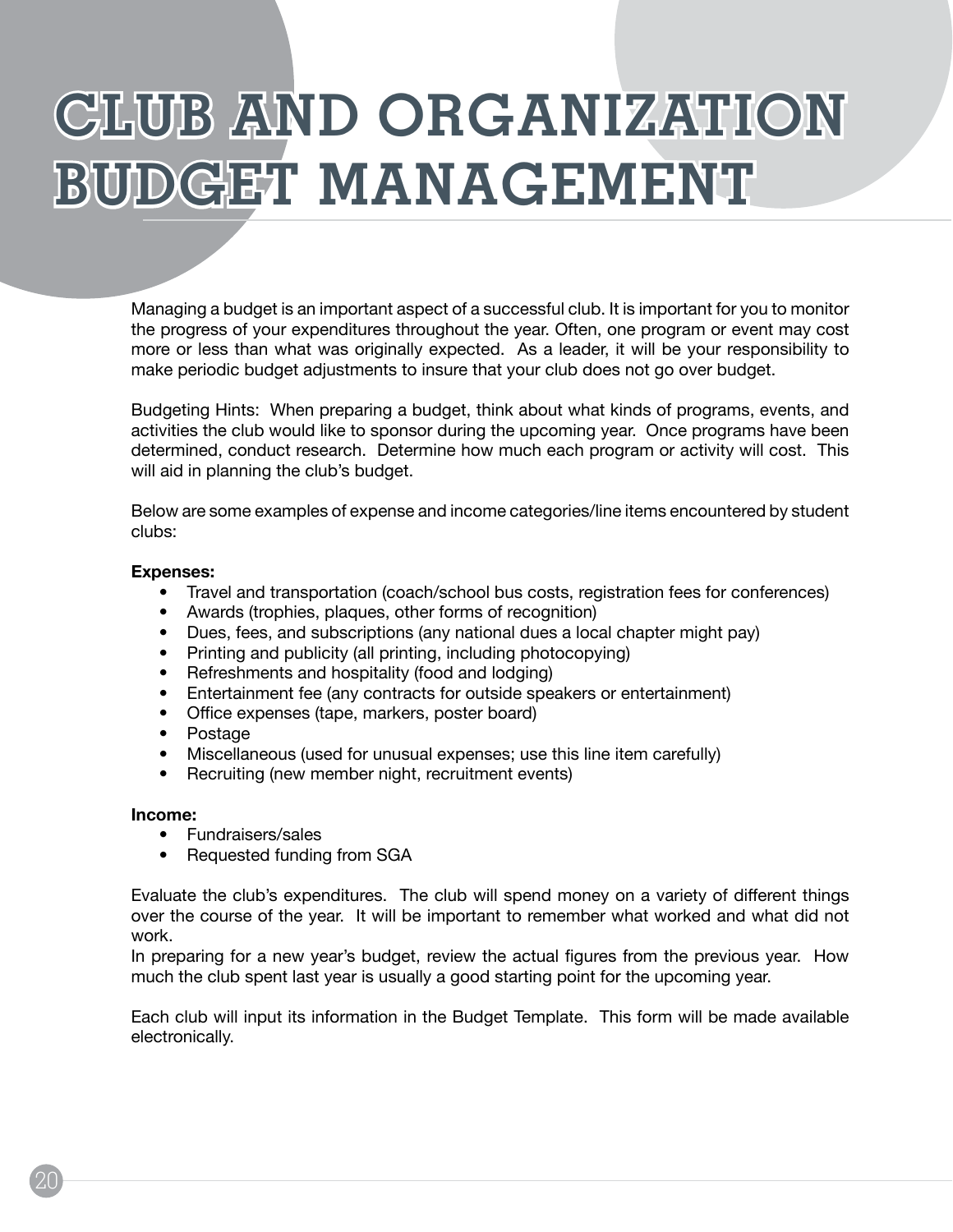# Applying for Student Government Association Funds

To receive funding from SGA, a club must submit the Club Activity Planning Worksheet to the SGA Treasurer. The Club Activity Planning Worksheet is then reviewed by SGA. All recognized student clubs at City Colleges of Chicago are eligible to apply for funding from the Student Government Association. Please note that requests do not guarantee full funding. All requests must include an itemized budget of the student club's event.

## *FUNDS MAY NOT BE USED FOR CHARITABLE, SECTARIAN, RELIGIOUS, OR POLITICAL ACTIVITIES.*

#### **Funds from SGA** can **be used to purchase the following items:**

- Travel and transportation (coach/school bus costs or registration fees for conferences)
- Awards (trophies, plaques, other forms of recognition)
- Dues, fees, and subscriptions (any national dues a local chapter might pay)
- Printing and publicity (all printing including photocopying)
- Entertainment fees (any contracts for outside speakers or entertainment)
- Office expenses (tape, markers, poster board)

*(Note: Approved fund-raiser and food for student focused events is permissible. Please consult with your Club Advisor to plan and obtain approval of all events).* 

## **Funds from SGA** *cannot* **be used for the following items:**

- Personal apparel/items;
- Food for meetings;
- Purchasing fund-raising items.

**Keep in mind, the funds provided by SGA are generated by the student body and should be expensed on the student body.**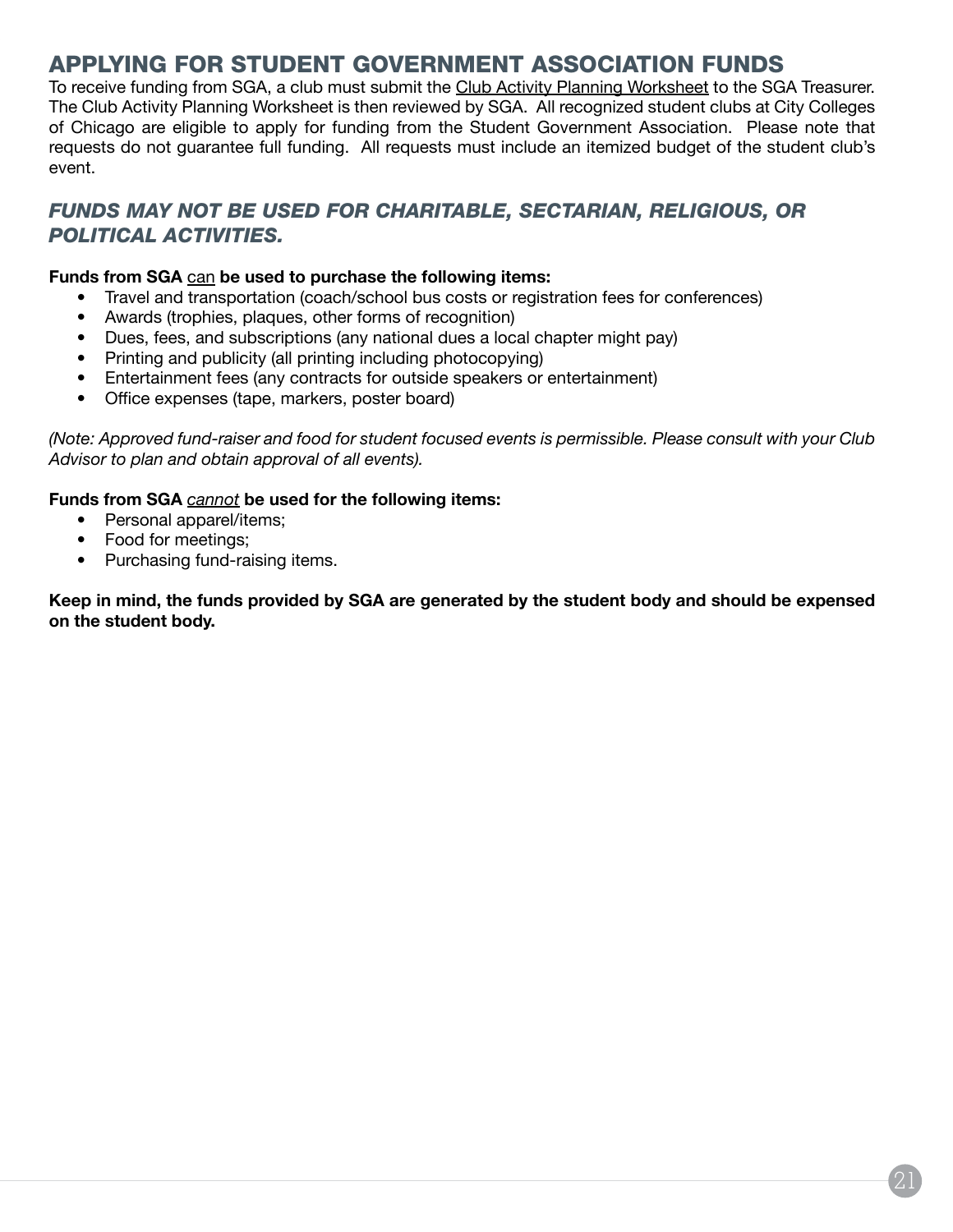# **Approved Activity / Event Expenditures**

All approved expenditures may take a minimum of ten (10) business days. All approved expenditures must be made on a Purchase Requisition (REQ) Form. The following procedures must be observed for purchases not requiring a new vendor packet and/or contract:

- 1. Read and follow the Student Purchasing Guidelines located in the Procurement section (page 24) to complete the purchase requisition (REQ).
- 2. Obtain a purchase requisition form from the Dean of Student Services or designee.
- 3. Type in the necessary information, including DATE, QUANTITY, PRICE, NAME of ITEM, and NAME and ADDRESS of the SUPPLIER.
- 4. Have the purchase requisition signed by designated executive officer of the Student Club (Treasurer, and Vice President, or President and Club Advisor).
- 5. Once a purchase requisition has been properly filled out (with signatures), the Student Club should submit it to SGA for final approval and verification that the expenditure has been approved.
- 6. After approving the expenditure, SGA will forward the purchase requisition, to the Dean of Student Services or designee. When the Dean of Student Services or designee has signed the purchase requisition, it will be forwarded to the Executive Director, College President, Associate Vice Chancellor, and then returned to the campus Business Office for further processing.
- 7. After the purchase requisition has been processed, a purchase order (PO) will be sent to the appropriate club, SGA, and the Office of Student Services.

## Club Agency Account

A club/organization is required to complete an Agency Account Request Form to document the individuals who have access to the information regarding the account and who can approve any check requests. The individuals listed on the form are the only individuals who will have access to information about the account through the Business Office. In addition, the Business Office can only allow the individuals listed on this form to make transactions from this account. It is the responsibility of the club treasurer to manage and reconcile the funds going in and out of these accounts.

Making a deposit into the club/organization's account:

- 1. Know your agency account number (Student Services will provide it if unknown)
- 2. Visit the College's Business Office to deposit club funds within 24 hours after an event
- 3. Obtain a receipt for the club's records
- 4. Submit a copy of the receipt to the Office of Student Services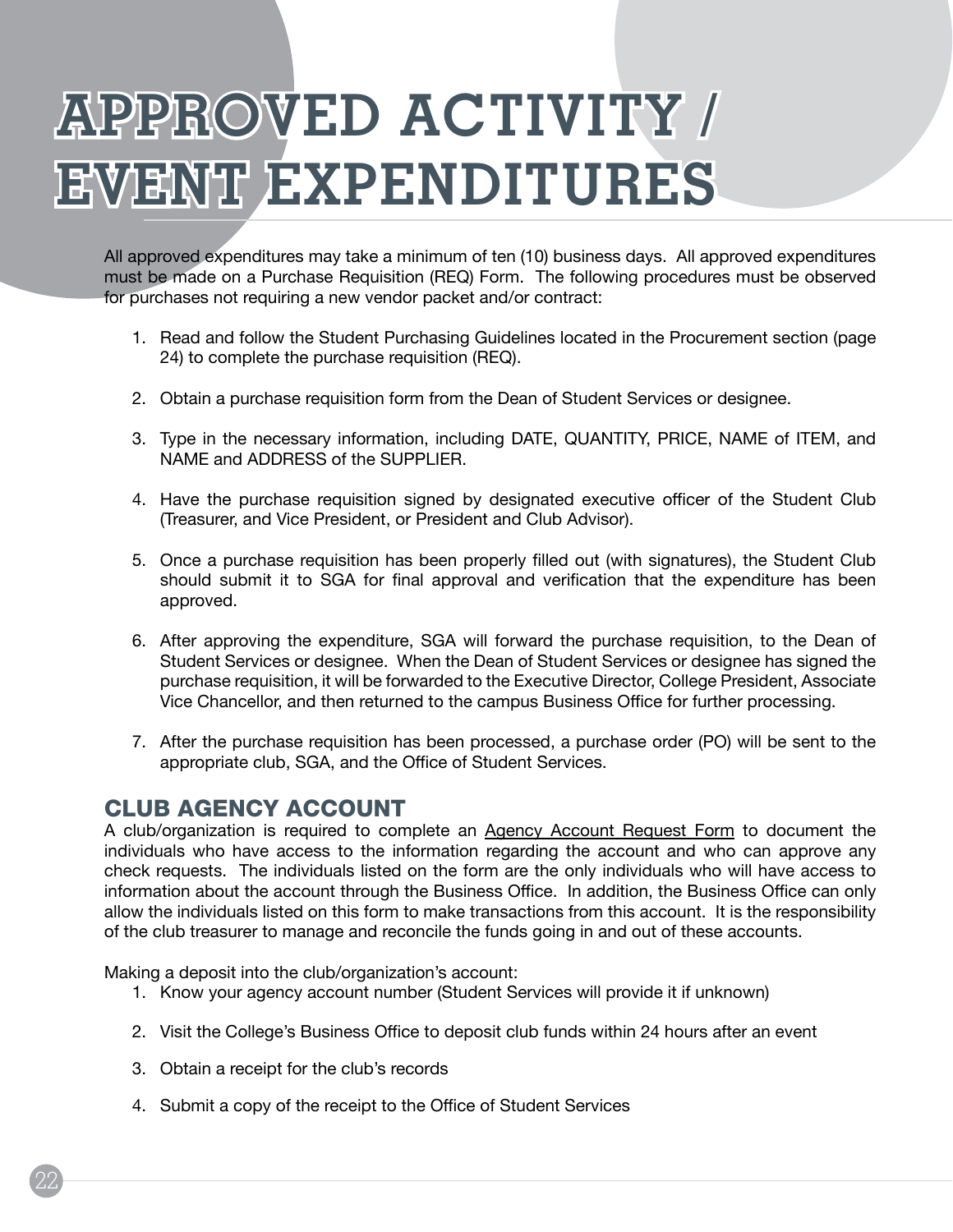Requesting agency account disbursements:

- 1. Complete a purchase requisition form with required signatures (Club Officer, Club Advisor and Campus Executive Director)
- 2. Submit form including quote to the Office of Student Services

## *NOTE:*

All approved expenditures and disbursements may take a minimum of ten (10) business days These funds can be used to make purchases for purposes based upon the rules set by the Board of Trustees for City Colleges of Chicago.

## *NOTE:*

## **EXTERNAL BANK ACCOUNTS ARE PROHIBITED FOR CLUBS/ORGANIZATIONS. ACCORDING TO THE RULES OF THE BOARD OF TRUSTEES, ALL FUNDS BELONG TO THE CITY COLLEGES OF CHICAGO.**

The club should maintain accurate records on how the Agency Account is utilized. Any discrepancies must be reconciled with the college's Business Office with proper documentation.

# Fundraising Hints

Choose a project the targeted public will want and enjoy. Look at the tastes and spending habits of the club's targeted audience. When will people have money to spend? What types of things will they want to buy?

- Set fundraising goals that are achievable. Develop a realistic budget and think of all costs involved. What fundraiser will provide the most profit per item?
- Carefully consider timing and location. Avoid conflicts and competition. Check all policies and regulations.
- Develop a plan for the project, a calendar with deadlines, and a checklist of things that have to be done.
- Make sure club members and workers know what the club is raising funds for and how the money will be used.

# Ideas for Fundraising Projects

Below are a few thoughts that may spark some ideas for fundraising:

- 1. Sales: Popcorn/Baked Goods (must be store bought and sealed) Used books (textbooks or paperbacks) Plants Buttons & promotional items Hand crafted items
- 2. Services:

Car wash Aluminum can recycling Valentine's Day candy delivery "Care" packages Printed T-shirts, hats, etc.

3. Programs: **Movies Lectures** Dances Picnics Trips/tours Game booths Sports/games competition Solicitations, drives, and sales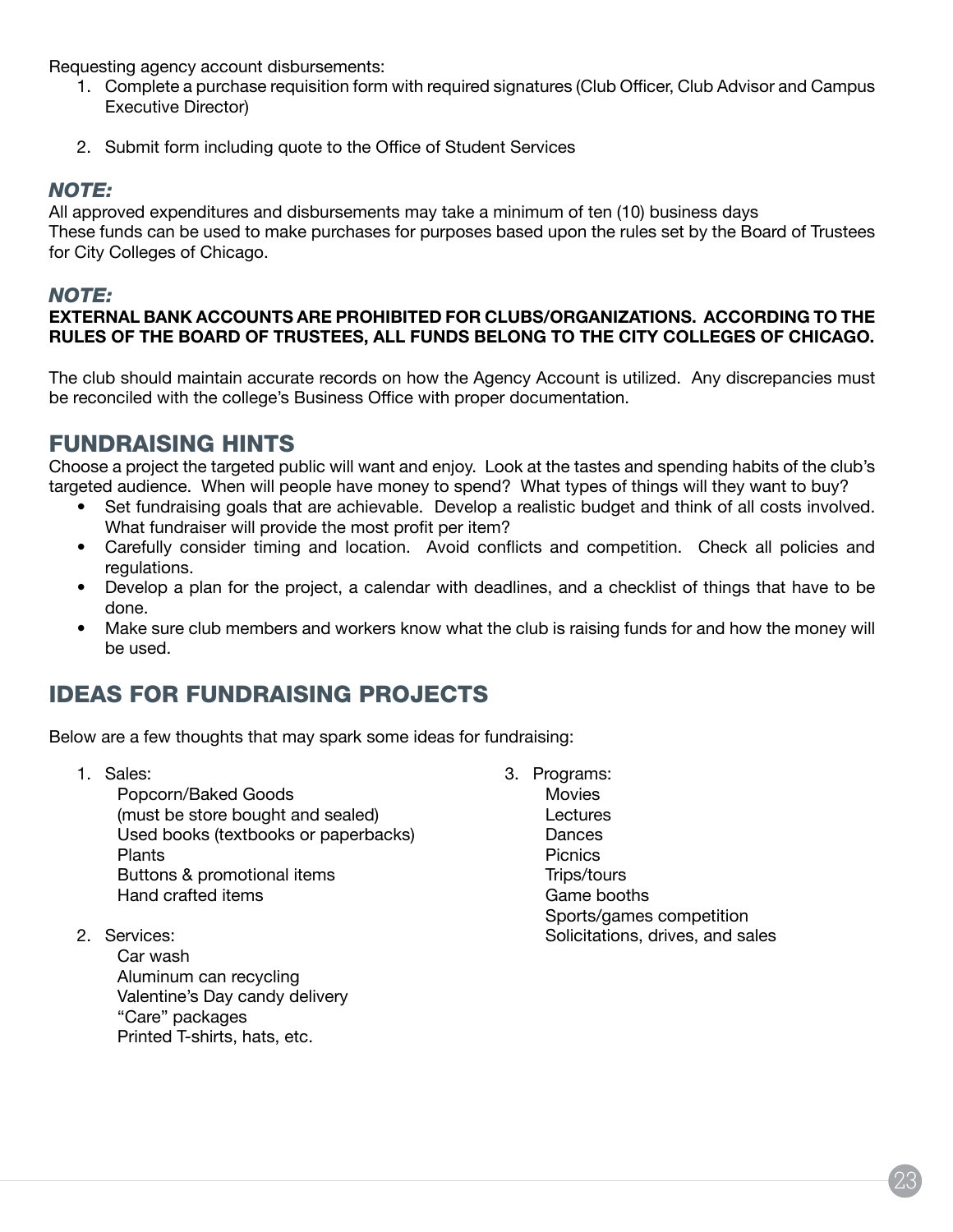# **Procurement**

Having created your plan, you are now ready to begin creating the purchase requisitions you will need to pay for your initiatives. All expenditures are subject to CCC procurement policies and procedures.

#### **Board Rules for Management and Government, Article 5.3.1, states:**

**"The Board shall, from time to time by resolution duly adopted, establish a sum per regular college credit hour, per College, to be allocated to the Student Government for student activities each fiscal year. All monies allocated are the property of the Board and shall be deposited in the appropriate account. No commitment or obligation may be made on behalf of the College without prior written approval of the College President or the President's designee. Students are personally liable for those commitments or obligations made without such written approval."**

It is obviously very important that student leaders understand and abide by CCC procurement policies and procedures. The purpose of this chapter is to highlight key procurement policies and procedures, the forms required, and some helpful tips.

When making purchases, students must follow the procedures described below. Each request for expenditure must be consistent with the Student Government's approved budget. If any Student Government request for expenditure of monies is denied at the College, the College President shall notify the Student Government in writing. The Student Government shall then have the right to appeal that decision to the Chancellor, whose decision shall be final.

## Goods and Services

All purchases require a purchase order (PO). A PO is a binding legal document, signed by College personnel and authorized by District personnel, identifying the goods and/or services being purchased, quantities, costs, and delivery specifications. POs are identified by a unique PO number.

Each PO is initiated by an approved requisition (REQ). CCC guidelines must be followed when purchasing goods or services. Students may not bind the College or the District to contractual agreements or authorize the expenditures of the College funds prior to proper approval. In order to purchase goods and services, the student organization must first initiate a requisition. The purchase order (PO) is generated as a result of the approved requisition. An approved PO must be in place prior to receiving goods and/or services.

All purchases must be coordinated through the Business Office and monitored by the President's designee(s).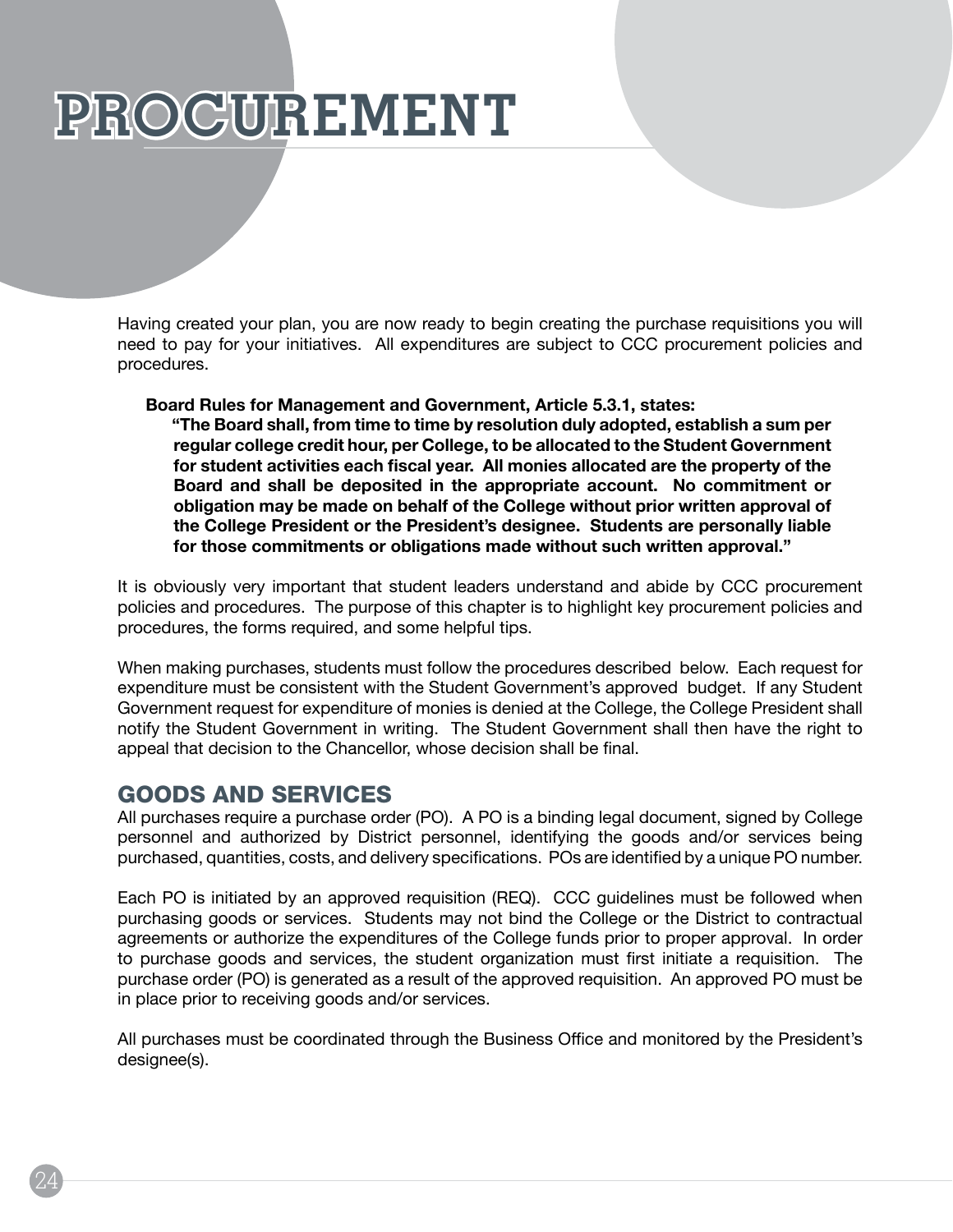The following purchasing dollar thresholds provide the requirements that are approved by the Board of Trustees:

**Purchases of less than \$2,500:** Competitive bidding is not required. Such items may be purchased from any vendor offering the required goods or services at a reasonable price. Price comparison is highly recommended.

**Purchases of \$2,500 and up to \$25,000** require three price quotations in writing. The quotations must be summarized on the bid recapitulation sheet and attached to the requisition form. At least one of the three vendors must be a certified MBE/WBE vendor. If a sole source, the vendor must provide on its letterhead the justification of the sole source. If the vendor owns the copyright or patent for the purchased item, the supporting documentation must be attached.

**Purchases in excess of \$25,000** formal competitive bidding is required. Formal competitive bidding requires that the initiating department prepare written specifications describing the required goods or services. The specifications must be submitted via e-mail to the Department of Procurement Services (procurementservices@ ccc.edu ) and with copy to the College Executive Director of Business Operations to ensure that the specifications are complete and in the proper form. Specifications shall be prepared as objectively as possible, so that the advantage provided to any particular vendor is based on the appropriateness of that vendor's product.

#### **The City Colleges of Chicago Operations Manual can be found at**

http://www.ccc.edu/brpublic/2008/September/28946.pdf

#### **Quote Solicitation Procedure under \$25,000**

A quote is different from making a purchase from a vendor. All procurement conducted by the College is done through a purchase orders (PO), which will be the only time a company/organization providing a service and/ or supply will be authorized for payment. Requesting a quote from a vendor is simply asking the following question: **What is the estimated price for the supply and/or service?** All purchase orders submitted to companies or organizations must include a quote.

### **IT IS IMPORTANT TO INFORM ALL COMPANIES AND ORGANIZATIONS THAT QUOTES ARE NOT ORDERS. OFFICIAL ORDERS WILL ONLY BE CONDUCTED THROUGH A WRITTEN PURCHASE ORDER (PO) FROM THE BUSINESS AND OPERATIONS OFFICE OF THE COLLEGE.**

To solicit for a quote from a vendor you must state:

"I am a student/club advisor calling on behalf of the (**name of CCC club/organization**) at (**name of College**). I am soliciting a quote from your company/organization for (**service/supply item name**).

Please send a written quote on your company/organizations letterhead for (**service/supply item name**) to my attention. I would greatly appreciate it.

Please know this is only a quote and not an actual order for the goods/service. If the College elects to utilize your company, an approved purchase order will be faxed from the College's Business and Operations Office. Thank you and have a great day."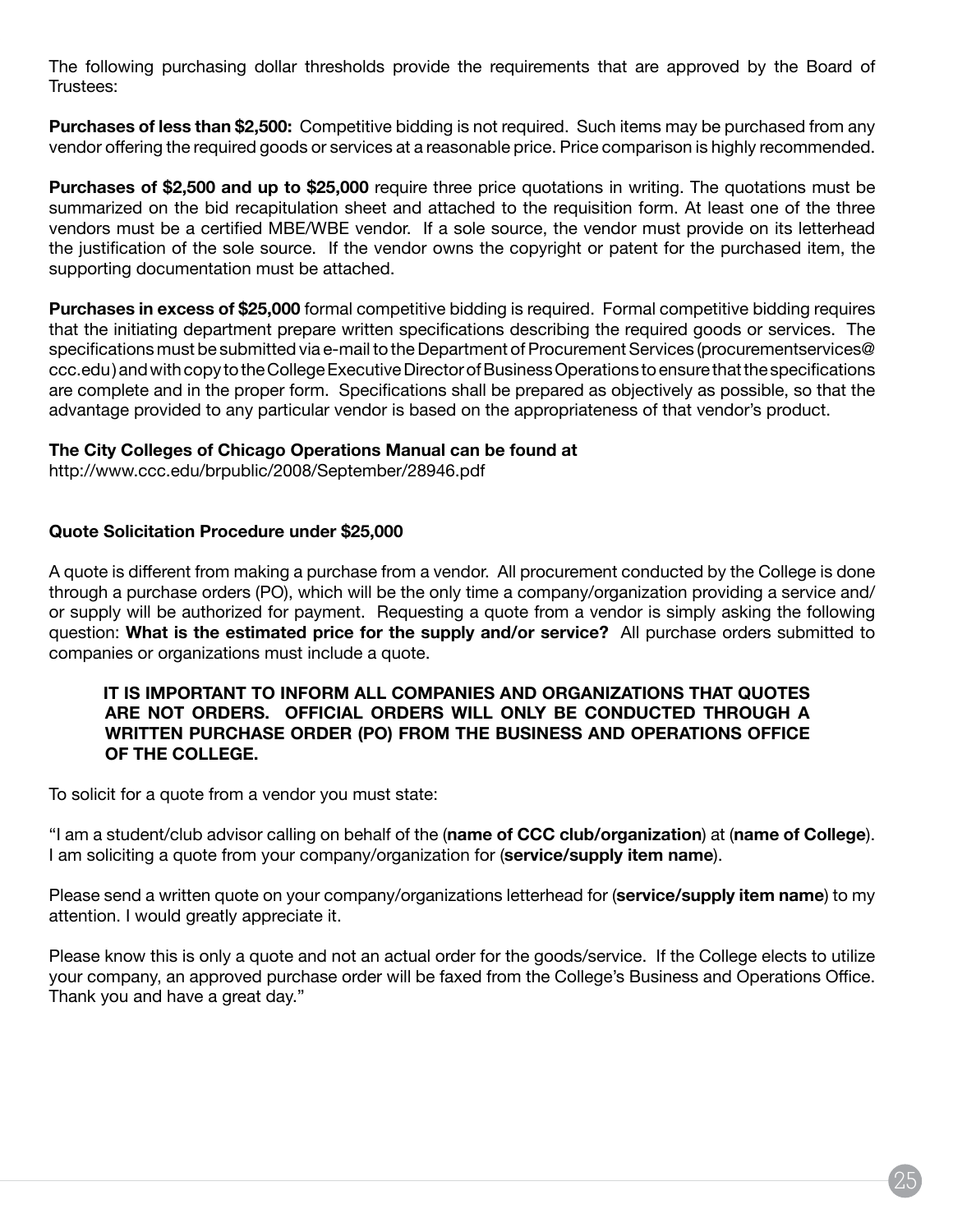# **VENDORS**

The Department of Procurement Services at the district office maintains a master database of all qualified vendors. To place a company on the list of qualified vendors, the company must complete a vendor application, available online at http://www.ccc.edu/VendorApplication.asp. Student organizations seeking to add a vendor to the CCC master database must submit the vendor form with completed application to the College Executive Director of Business and Operational Services for signature. Complete submitted vendor applications will be forward to Procurement Services for entry into PeopleSoft. All incomplete applications will be returned to the student organization for correction.

The following components must be submitted for entry into the master database:

- **CCC Vendor's List Application Form** (2 pages) list all officers of the firm and sign
- **IRS W-9 Form**  sign and return
- **Agreement to CCC Terms and Conditions** sign and return
- **Agreement to CCC Ethics Orientation for Vendors/Contractors** sign and return
- **Certified Minority (MBE) and Women-Owned Businesses (WBE)** please submit current certification documents – CCC accepts certification from the following agencies: City of Chicago, State of Illinois, Chicago Transit Authority, Metropolitan Water Reclamation District, Metra, Cook County, Amtrak, Pace, and Women's Business Development Center
- **Individuals/Sole Proprietors** Vendors must also complete:
	- o Personal Service Contractor's and Contractor's Key Personnel Data Form only to be completed and returned by providers of goods and/or services who are using a social security number as their business identification number instead of a Federal Employer Identification Number (FEIN)
- **National Institute of Governmental Purchasing (NIGP) Commodity Codes**: A complete commodity code listing is provided. Each vendor must circle the product classification that their firm can provide.

Hotels and associations/membership organizations are only required to complete and submit the IRS W-9 form for entry in the master database.

# Board Approved Vendors

Certain vendors are designated Board Approved Vendors. Procurement Services recommends vendors to provide certain routine goods or services district-wide. Upon approval by the Board of Trustees, these vendors become Board Approved Vendors. If such vendors are used, you need only submit a written quote from the Board Approved Vendor along with the Requisition form and Board Report.

A list of Board Approved Vendors is available at the College's Business Office. To find out what companies/ organizations are listed as Board-Approved please contact your local College Executive Director or visit http:// portal.intranet.co.ccc.edu/Pages/Default.aspx under the Office of Finance – Procurement Services – Supplier and Contract Information- Business Manager Contract Listing. You may also contact the Department of Procurement Services at (312) 553-2590 or procurementservices@ccc.edu.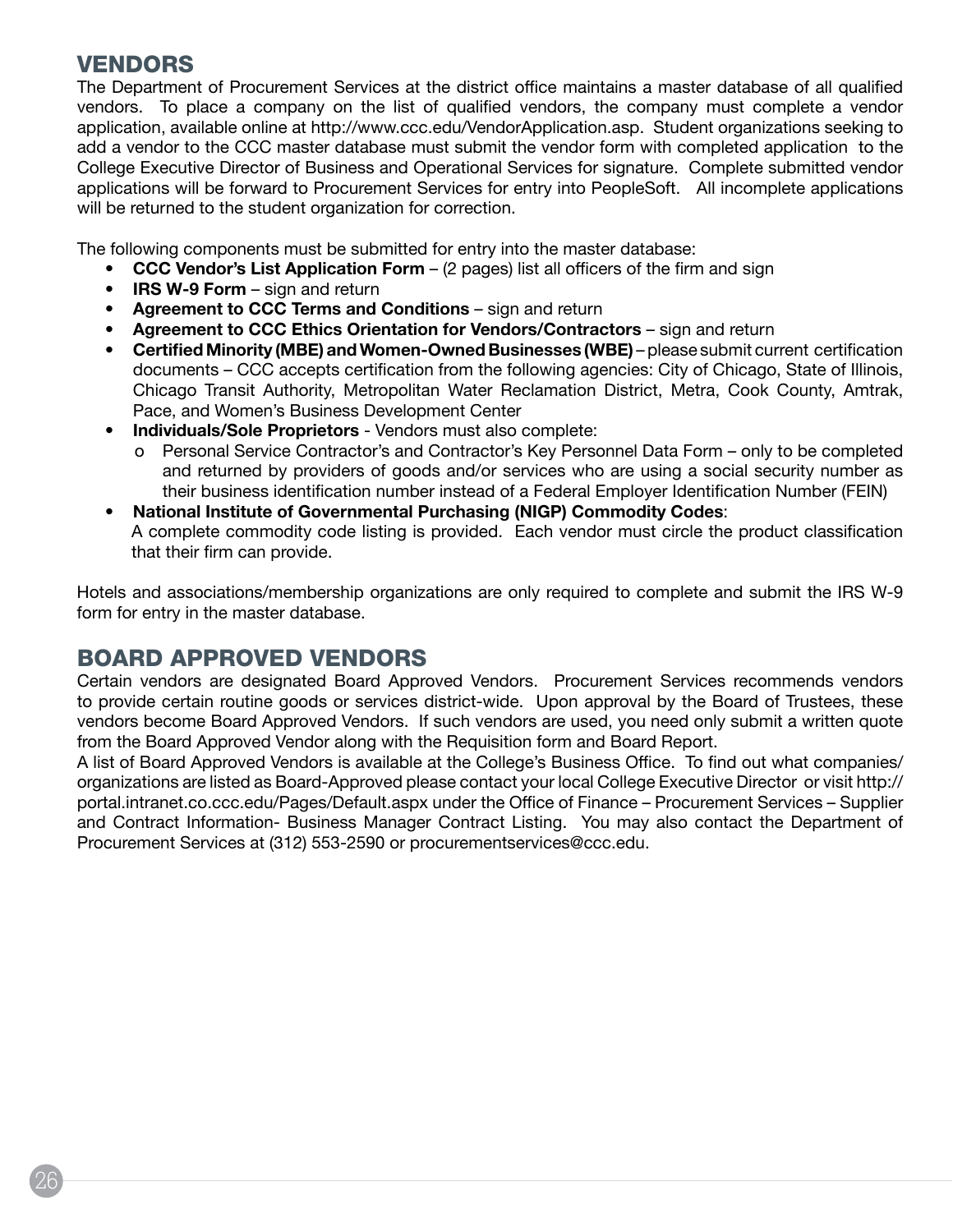# Requisition Process Procedures

## **Purchases up to \$10,000**

- 1. Complete a hard-copy requisition form (REQ), providing all information requested including the vendor's name and address, a description of goods and/or services required, quantities, and amount. NOTE: A separate REQ form is required for each vendor (i.e., one vendor per REQ).
- 2. Verify the following with the College Executive Director of Business and Operational Services in the College's Business Office:
	- a. The vendor is approved and in the database. If not, the vendor must submit a vendor application, available at http://www.ccc.edu/VendorApplication.asp
	- b. Obtain chartfield information. Enter the codes in the area shaded in blue on the REQ.
	- c. Verify that there is sufficient budget to cover the expenditure.
- 3. Attach a signed Bid Recap Form to REQ as follows:
	- a. REQs less than \$2,500: Price comparison is highly recommended. You should obtain at least three bids/quotes.
	- b. REQs greater than \$2,500: Three written bids/quotes are required, one of which must be an MBE/ WBE vendor
- 4. The student leader must sign the REQ and submit it to the Dean of Student Services or designee for signature.
- 5. The student leader must submit the approved REQ to the College Executive Director of Business Operational Services.
- 6. The College Executive Director of Business Operational Services is responsible for entering the requisition into PeopleSoft.
- 7. The College Executive Director should submit the printed PeopleSoft requisition to the following administrators for signature:
	- a. College President
	- b. Provost or Designee
- 8. The approved REQ is now ready for purchase order creation by the College Business Office.
- 9. Within three business days, a PO will be generated by the College Business Office and submitted to the vendor.
- 10. The student leader who initiated the REQ will receive a copy of the PO for her/his records.

## **Purchases greater than \$10,000 up to \$25,000**

- 1. Follow the above procedures, with the following changes:
	- a. The PO will be generated by district office and submitted to the vendor by district office. An electronic copy (e-mail of the PO) is returned to the College Business Office.

## **Purchases equal to or greater than \$25,000**

- 1. Formal bidding through Procurement Services is required.
- 2. Student leaders should work closely with the College Executive Director of Business and Operational Services to prepare written specifications required for a formal Request for Proposal (RFP). Formal bidding will be undertaken by Procurement Services, which includes public advertisements. All formal bids submitted must comply with District's M/WBE policy which requires the following participation goals of 25% MBE and 7% WBE.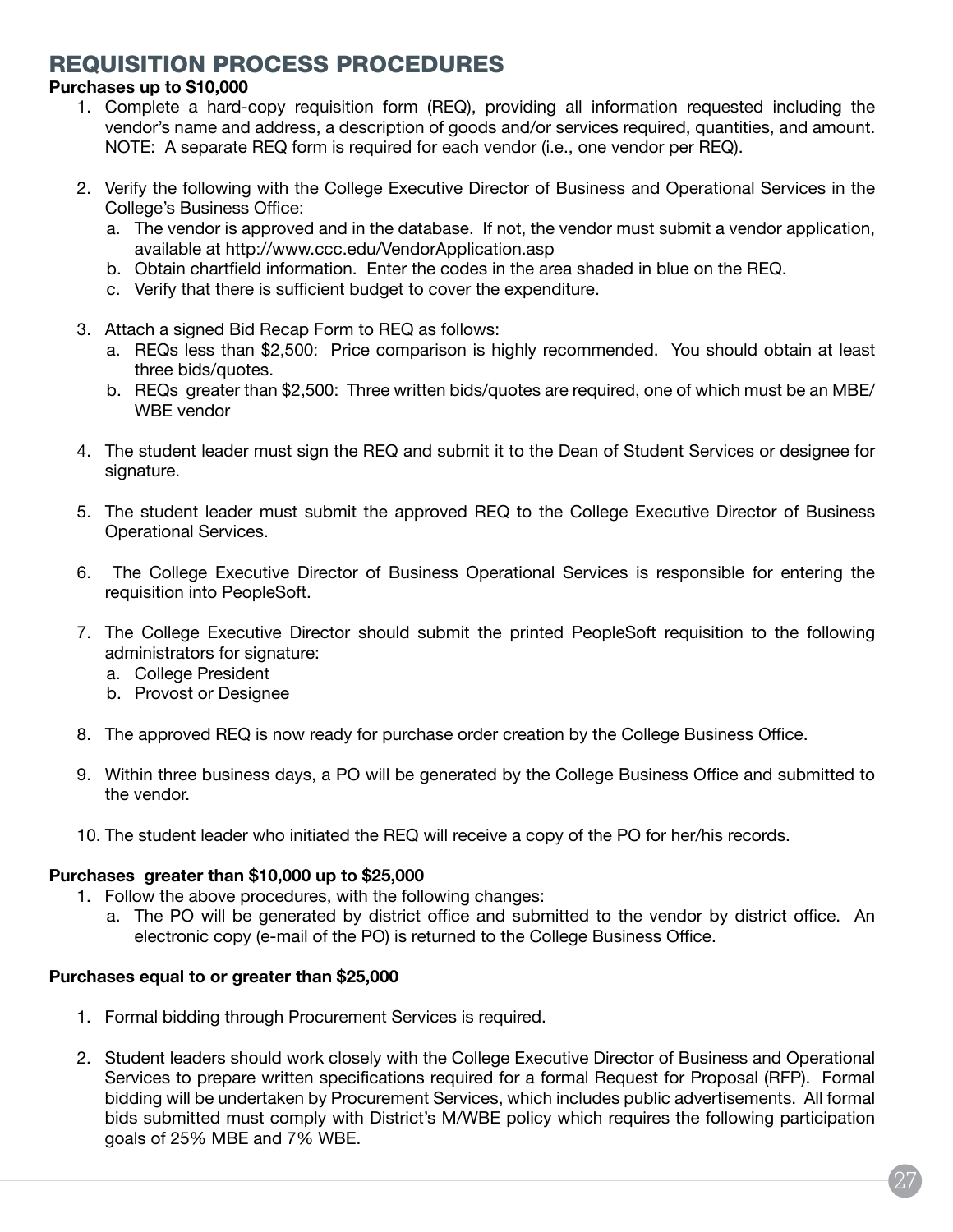- 3. Following the selection of the winning bidder, a Board Report must be drafted in accordance with written specifications and presented to the Board for approval.
	- a. A board report review form must be included and signed by the College President and College Executive Director of Business Operations
	- b. A REQ should be entered and the number recorded on the board review form
- 4. Upon Board approval, Procurement Services will notify the College Executive Director of Business Operations the approved board report number.
	- a. If the board report authorized the purchase of goods or services, the requisition recorded on the form will be processed by the Department of Procurement Services.
	- b. If the board report authorized the execution of an agreement/contract, the contract request form must be submitted.
- i. The contract request form must be signed by the College President and Provost. Please refer to the http://portal.intranet.co.ccc.edu/Pages/Default.aspx (General Counsel -Contract Request Form).
- 5. After submission, a contract will be created and signed by the Chairman on behalf of CCC.
	- a. The General Counsel will send three originals to the college for signature from the vendor.
	- b. The vendor must sign all three copies.
		- i. The vendor should keep one copy for their records and return the other two copies back to the college.
		- ii. The college will keep one copy for their record and return the final original to the General Counsel.
- 6. The approved Board Report and signed contract serve as authorization for the required PO to purchase the necessary goods and services.

## **Note: Approximate timing is 2 – 3 months from bidding to contract execution**

# **CONTRACTS**

## **Contracts/Professional Service Agreements**

Many programs, events, and activities involve initiating an agreement with an external party to provide services or entertainment. Consultants or Independent Contractors (e.g., a D.J., events speaker, etc.), require a fully executed Professional Services Agreement. A Professional Services Agreement is entered into with an individual or company for professional services that require a high degree of professional skill involving, but not limited to, speakers, live performers, and DJ's. Professional services between \$1,000 -\$25,000 require an executed agreement.

City Colleges of Chicago requires formal agreements be reached in the form of a contract.

- Contracts are required to initiate payment of an artist or any company providing a service.
- Contracts establish a formal communication of expectations, which must be met by both the artist/ company and the student club (purchaser).
- Contracts attempt to protect Student Clubs and the College from liability while establishing expectations for event execution.

For all purchases that do not require formal bidding but require a contract/ agreement over \$25,000, please follow the board report submission process previously mentioned. Upon the Board's approval, complete the Contract Request Form and submit it to the College Business Office for further processing. Professional Service Agreements are contractual agreements with individuals or companies for professional services that require a high degree of professional skill.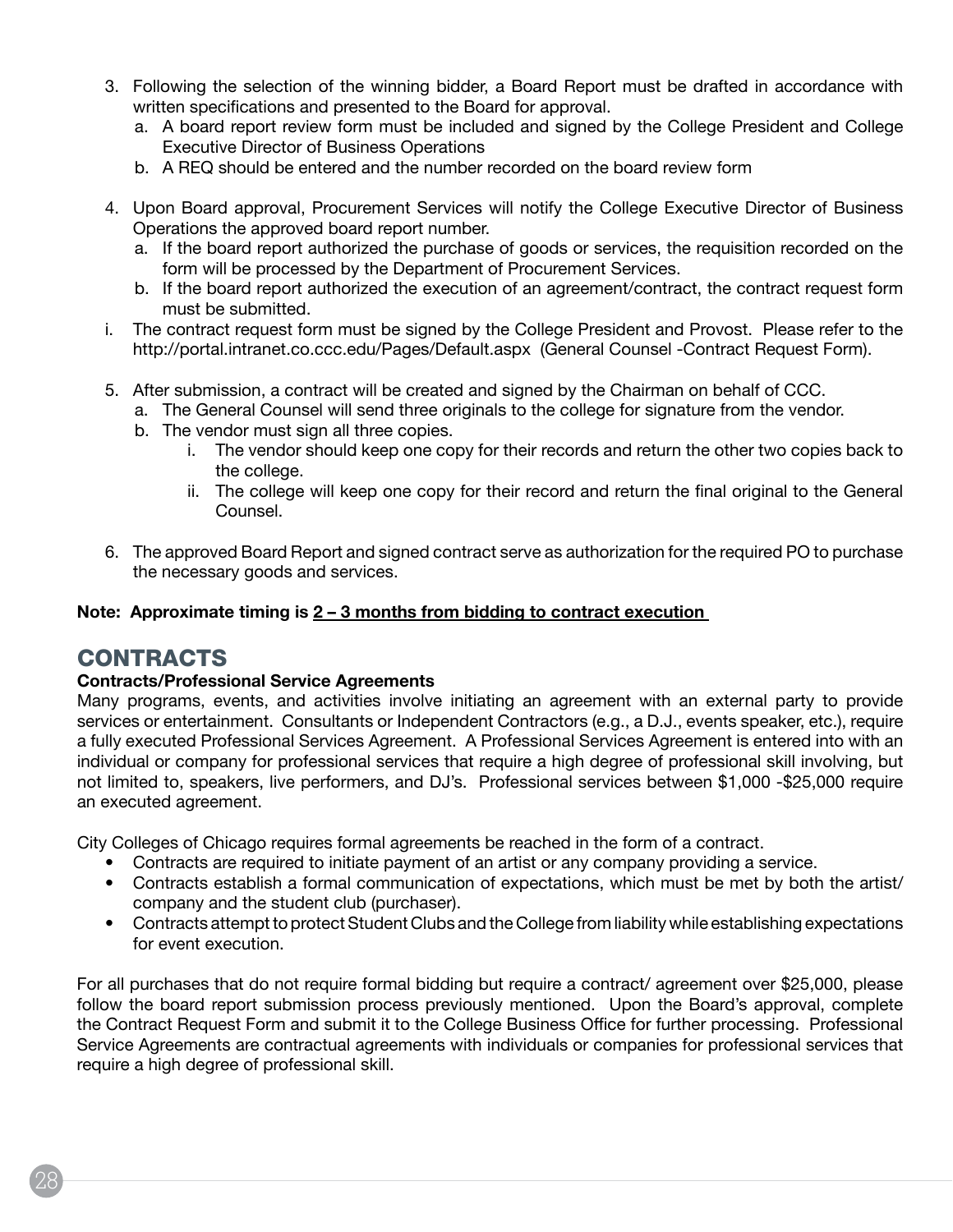# STUDENT TRAVEL

# Travel Request Forms

Students must follow the same travel guidelines as City Colleges of Chicago personnel. All Travel Request Forms must be submitted to the Dean of Student Services or Vice President for approval at least 60 days prior to the scheduled day of attendance. The Dean or VP will then secure the approvals of the President, Director of Business and Operational Services, and the Vice Chancellor. The request must identify the nature of the trip, estimated costs, and participants.

# Registration Fee

 Applicants must submit documents to initiate a purchase order (PO) for the conference registration fee at least 30 days prior to the early registration deadline and request an immediate pay of purchase order.

# Hotel Payment

 Applicants must submit documents to initiate a purchase order 30 days prior to scheduled arrival at the hotel and request an immediate pay of purchase order to ensure that the check is ready prior to leaving for the conference.

# Travel Over 50 Miles

 All Out-of-District and/or overnight travel of more than 50 miles outside the City of Chicago by students requires an administrative and/or faculty advisor chaperone. No out of state travel will be approved unless administrative chaperones accompany students. Lowest available commercial air fare, rail, or other modes of public transportation shall be used. Students must occupy reasonably priced rooms at current rates and purchase moderately priced meals. Reimbursements will only be made for authorized expenditures accompanied by itemized receipts.

The College Dean of Student Services, Associate Dean, or Director of Student Activities, working closely together with SGA or student club leadership, needs to submit the following information to the Board approved travel agency form in order to expedite the request for hotel, flight, and any other relevant information. Please submit the following:

- Traveler(s) name as it appears on the Driver's License or State ID
- Date of birth for each traveler
- Details about the hotel and flight or Amtrak

Upon receipt a quote can be processed. Upon acceptance of the quote received an invoice will be submitted to the requesting college. Each college is responsible for processing its own PO and payment in accordance with the contract terms and district policies.

# Travel Reimbursements

- 1. To receive payment, requests for reimbursement must be submitted to the College Business Office no later than 15 days from the last day of travel.
- 2. Original itemized receipts are required for all reimbursements;
- 3. Properly executed requests for reimbursement must be submitted immediately to the College Business Office;
- 4. A vendor form will need to be completed with the first request for reimbursement;
- 5. Please be responsive when contacted by Business Office for additional information.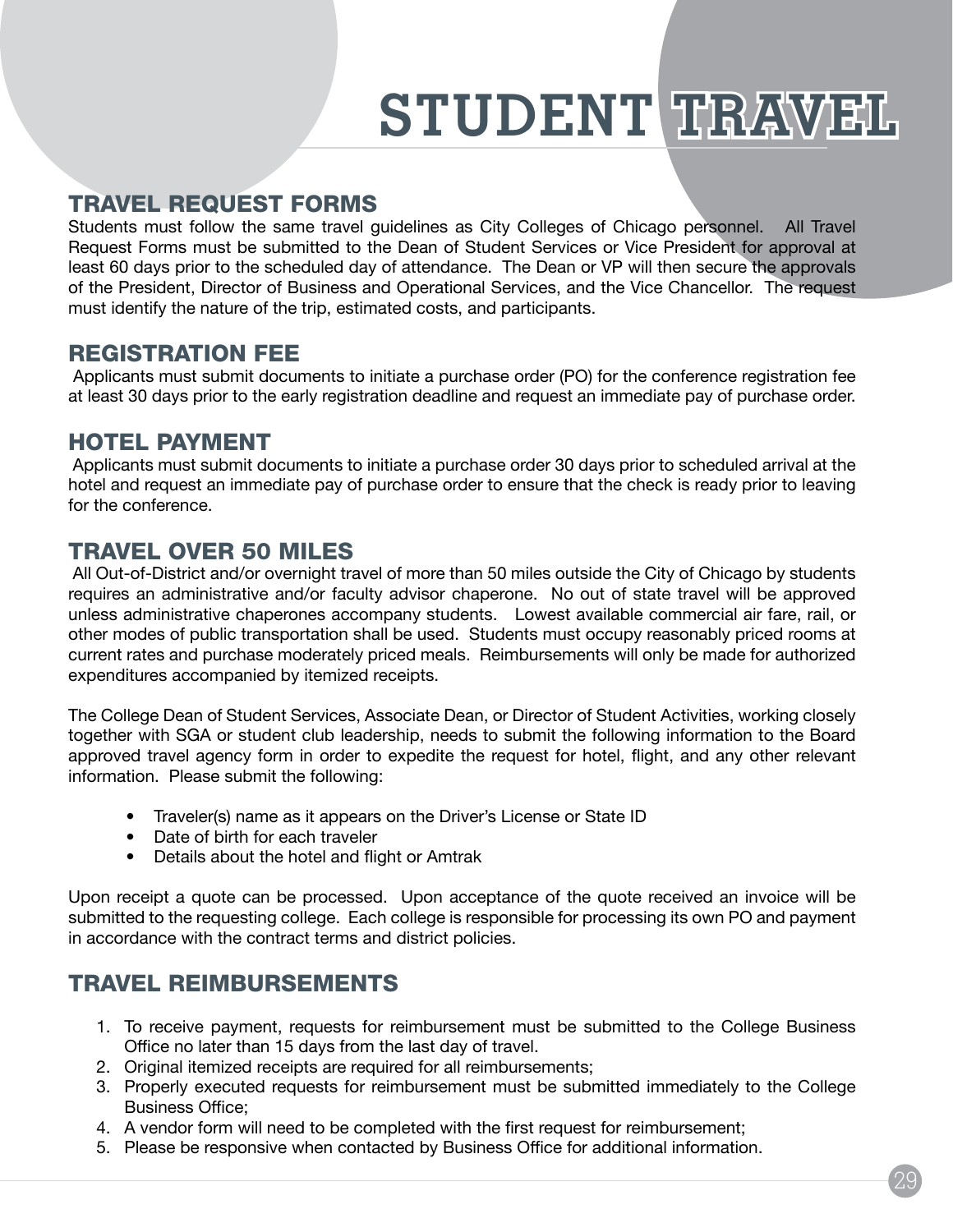## **Non-Reimbursable Travel Expenses**

- 1. Alcoholic beverages;
- 2. Entertainment expenses including sightseeing tours;
- 3. Personal hygiene items, magazines, movie rentals etc.

# Off-Campus Travel

CCC encourages all students to enhance their educational experiences by attending various attractions or events. Students can gain exposure to new ideas, theories, and practices that go beyond the walls of the college. These trips also serve as great means to strengthen your club/organization by providing meaningful experiences and incentives for the club/organization's membership.

### **Trips include but are not limited to:**

- Visits to Springfield, IL
- Attending lectures at other colleges/universities
- Transfer visits
- Conferences/Summits
- Community Service Events
- Off campus social events

All student clubs travelling off-campus must complete a Travel Reimbursement Request form and must be accompanied by their advisor. All advisors must also submit a Travel Reimbursement Request Form. There must always be one (1) chaperon per ten (10) students when clubs travel off-campus. All requests for offcampus travel must be submitted within 60 business days before the date of travel to the Office of Student Services.

ONLY CURRENTLY ENROLLED STUDENTS WITH SIX (6) CREDITS OR MORE CAN ATTEND TRIPS WITH STUDENT CLUBS/ORGANIZATIONS OFF-CAMPUS.

Club Advisors must sign all Travel Reimbursement Request forms prior to submitting them to the Office of Student Services.

## **An organization that wants to engage in off-campus travel must have:**

- A list of all students attending
- Travel Request Form
- Permission/Release Form; Students under the age of 18 must have the signature of their parent or guardian.

#### **National Conferences/Summits**

- 1. All clubs/organizations must submit to the Office of Student Services the "Travel Request Form" at least 60 days prior to scheduled date of attendance.
- 2. Completed original Travel Request Forms must be approved by the appropriate advisors and College administrators.
- 3 Registration Fee All registration forms must be completely filled out and attached with club/ organization's fully executed Travel Request Form.
- 4. Hotel Payment Applicants must include hotel information and cost of purchase to ensure that the check is ready prior to leaving for the conference. Advisors should request government rates when making hotel reservations. Approved incidental expenses must be submitted for reimbursement upon return. No cash advance for meals, mileage, or parking is applicable when the College pays for the hotel and conference in advance.
- 5. Airlines Details must include information such as, date, time, preferred airline, contact phone number, and arrival and departure dates. Personal information will not be needed if the travelers have completed the Travel Profile form.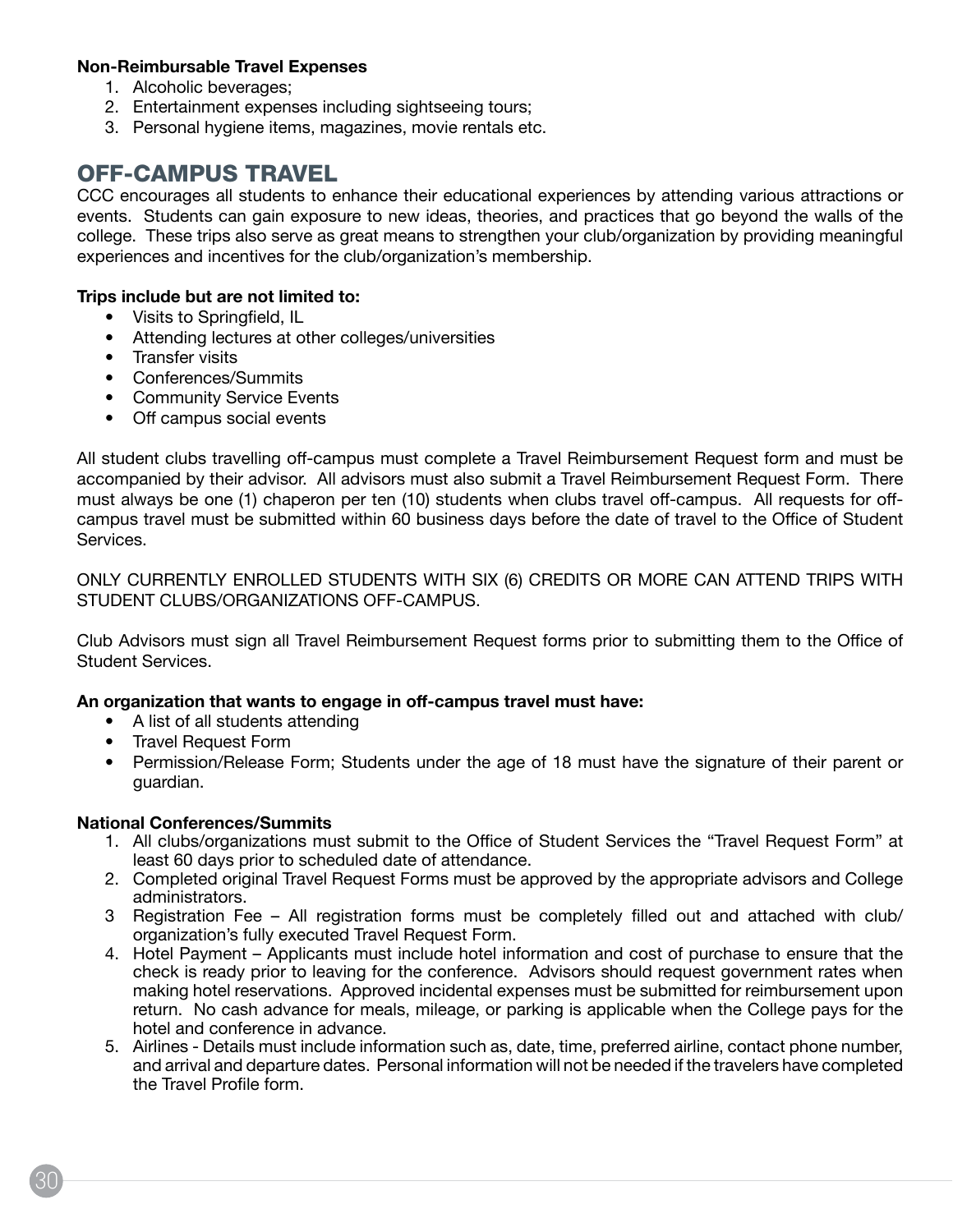# EXPENSE Reimbursements

- 1. All clubs/organizations must submit the Expense Reimbursement Form for reimbursement. The Expense Reimbursement Form must be submitted to the Office of Student Services within fifteen (15) days of the last day of travel.
- 2. Please note: If submitted after fifteen (15) days from completion of travel, the student will forfeit reimbursement.
- 3. In addition, applicants requires the Club/SGA President and the Treasurer pre-approval of all expenditures before submitting to the Club/SGA Advisor and/or Dean for approval.
- 4. Attach all original detailed itemized receipts for the expenses being claimed regardless of value.
- 5. Please note: The City Colleges of Chicago do not pay taxes on goods and services such as office supplies and catering/restaurant services (e.g., Office Max, Staples, Walgreen's, Jewels, Giordano's, Bacci's).

## **ALL REQUIRED DOCUMENTATION MUST BE SUBMITTED TO THE OFFICE OF STUDENT SERVICES BEFORE IT CAN BE PROCESSED.**